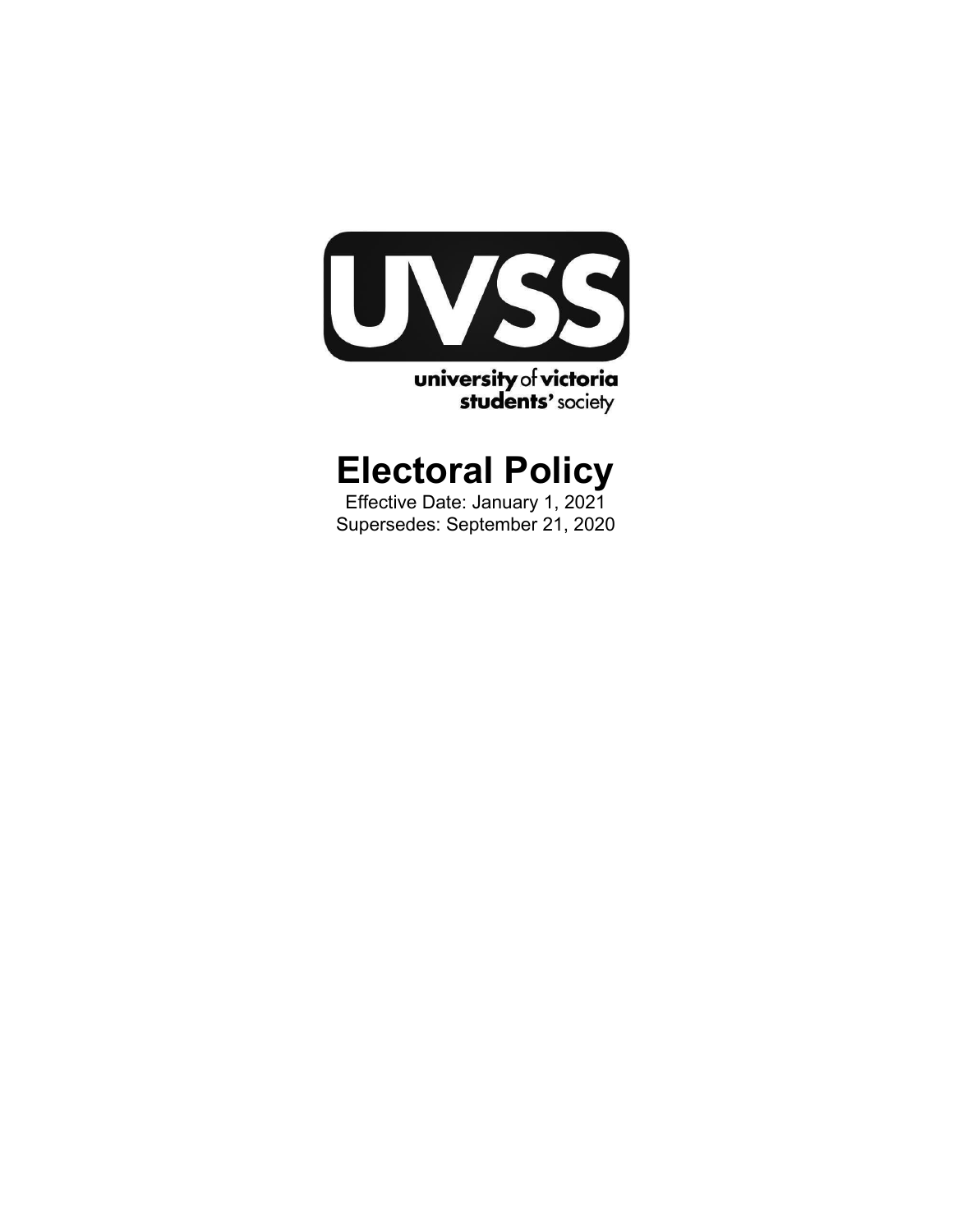# **TABLE OF CONTENTS**

| <b>PART 1: PURPOSE AND APPLICATION</b>                                           | 4              |
|----------------------------------------------------------------------------------|----------------|
| <b>PART 2: DEFINITIONS</b>                                                       | 4              |
| <b>PART 3: ELECTORAL EVENT PLANNING</b>                                          | 6              |
| 3.1 General Elections and By-elections                                           | 6              |
| 3.2 Referendum                                                                   | 6              |
| 3.3 Responsibilities of the Board                                                | $\overline{7}$ |
| 3.4 Staffing                                                                     | $\overline{7}$ |
| 3.5 Autonomy of the Electoral Officers                                           | 7              |
| <b>PART 4: NOMINATIONS</b>                                                       | 8              |
| 4.1 Call for Nominations                                                         | 8              |
| 4.2 Nomination Process - Board Candidates                                        | 8              |
| 4.3 Nomination Process - Referendum Opponents                                    | 9              |
| <b>PART 5: CAMPAIGNING</b>                                                       | 9              |
| 5.1 Candidate, Proponent and Opponent Supports Offered by the Electoral Officers | 9              |
| 5.2 Member Supports Offered by the Electoral Officers                            | 9              |
| PART 6: CAMPAIGNING                                                              | 11             |
| 6.1 Campaign Material                                                            | 11             |
| 6.2 Referenda and Election Relations                                             | 12             |
| 6.3 Board support for Proponents and Opponents                                   | 12             |
| 6.4 SIFLG support for Proponents and Opponents                                   | 12             |
| 6.5 Print Credit and Financial Limits                                            | 12             |
| 6.6 Campaign Managers                                                            | 13             |
| PART 7: VOTING                                                                   | 13             |
| 7.1 General                                                                      | 13             |
| 7.2 Electronic Voting                                                            | 13             |
| 7.3 Accessibility                                                                | 14             |
| 7.4 Responsibilities of Candidates, Proponents and Opponents                     | 14             |
| PART 8: POLICY INFRACTIONS                                                       | 14             |
| 8.1 Policy Infractions                                                           | 14             |
| 8.2 Informal Dispute Resolution                                                  | 15             |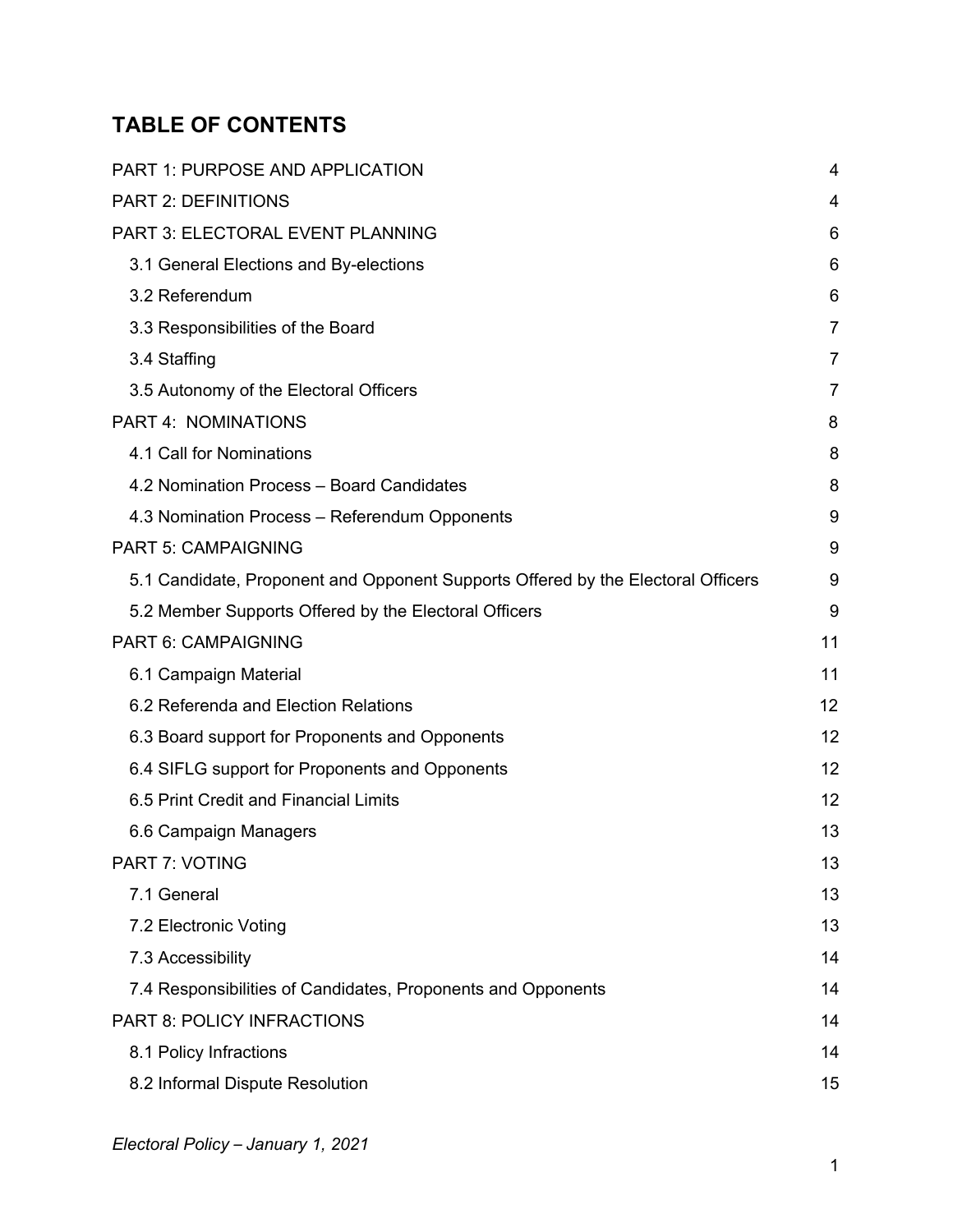| 8.3 Major Infractions and Sanctions                            | 15 |
|----------------------------------------------------------------|----|
| 8.4 Minor Infractions and Sanctions – Candidates               | 15 |
| 8.5 Other Infractions and Sanctions – Proponents and Opponents | 15 |
| 8.6 Formal Complaints                                          | 16 |
| 8.7 Appeals to the Elections Adjudicator                       | 16 |
| 8.8 Appeals to the Arbitration Panel                           | 16 |
| 8.9 Member Appeals to the Arbitration Panel                    | 17 |
| PART 9: POST-ELECTORAL EVENT                                   | 17 |
| 9.1 General                                                    | 17 |
| 9.2 Electoral Report                                           | 17 |
| PART 10: JOB DESCRIPTIONS                                      |    |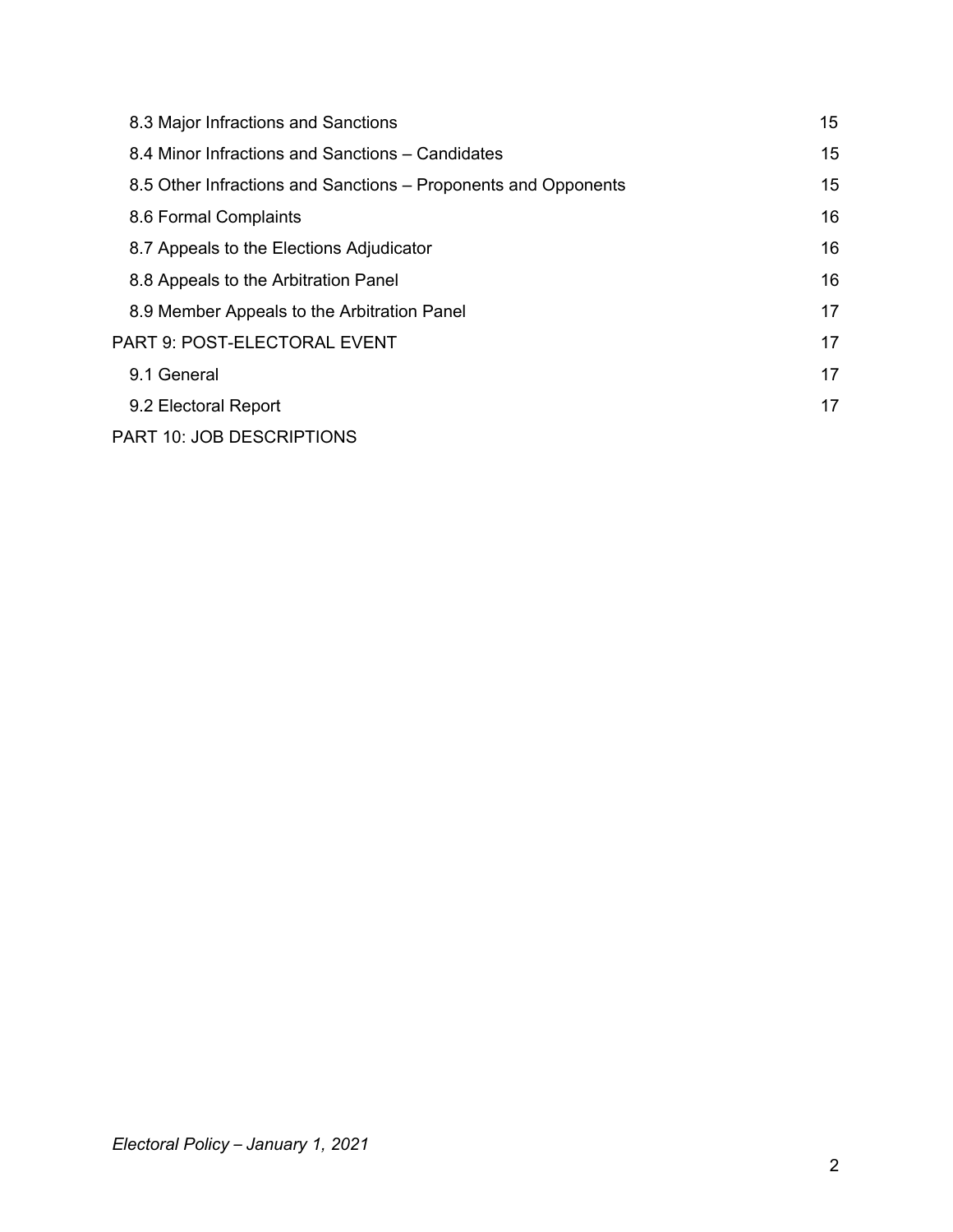# <span id="page-3-0"></span>**PART 1: PURPOSE AND APPLICATION**

- This policy sets out the responsibilities and obligations for conducting Electoral Events, in accordance with the UVSS Constitution and Bylaws, including:
	- i. The democratic election of Lead Directors, Directors-at-Large, and the Director of International Student Relations to the Board,
	- ii. Referenda among the UVSS membership, and
	- iii. By-elections.
- It is based on the principles of:
	- i. Respect for the democratic process and persons involved in that process,
	- ii. The right of voters and candidates to participate in fair and just Electoral Events,
	- iii. Fair and open processes for resolving issues, arising from Electoral Events, and
	- iv. Accessibility and inclusivity.
- Any amendment to this policy made between:
	- i. January 1st and August 31st will take effect September 1st of that calendar year.
	- ii. September 1st and December 31st will take effect January 1st of the next calendar year

# <span id="page-3-1"></span>**PART 2: DEFINITIONS**

**2.1 Academic building** means any UVic building instruction occurs.

**2.2 Arbitration Panel** refers to the panel appointed under the UVSS Constitution and Bylaws to hear the final level of appeals.

**2.3 Board** means the UVSS Board of Directors.

**2.4 Bylaws** are the current, officially accepted UVSS Constitution and Bylaws.

**2.5 Campaign material** is any verbal (e.g., speeches, classroom talks, videos), digital (e.g., electronic, websites, social media) or physical (e.g., paper, chalking, advertising) produced by or on behalf of a candidate, proponent or opponent to promote their campaign.

**2.6 Campaign manager** is an individual who is the designated contact/representative for candidates or for proponent/opponent. A campaign manager cannot be a candidate or proponent/opponent.

**2.7 Campaign Period** is the time frame in which campaign material may be posted.

**2.8 Candidate** is a person whose Nomination Form has been accepted as complying with this policy to stand for election to the Board.

**2.9 Complainant** is an individual who makes a complaint under this policy.

**2.10 Election** refers specifically to the election of candidates and is distinct from referendum.

**2.11 Elections Adjudicator** is the person appointed under the UVSS Constitution and Bylaws to hear the first level of appeals.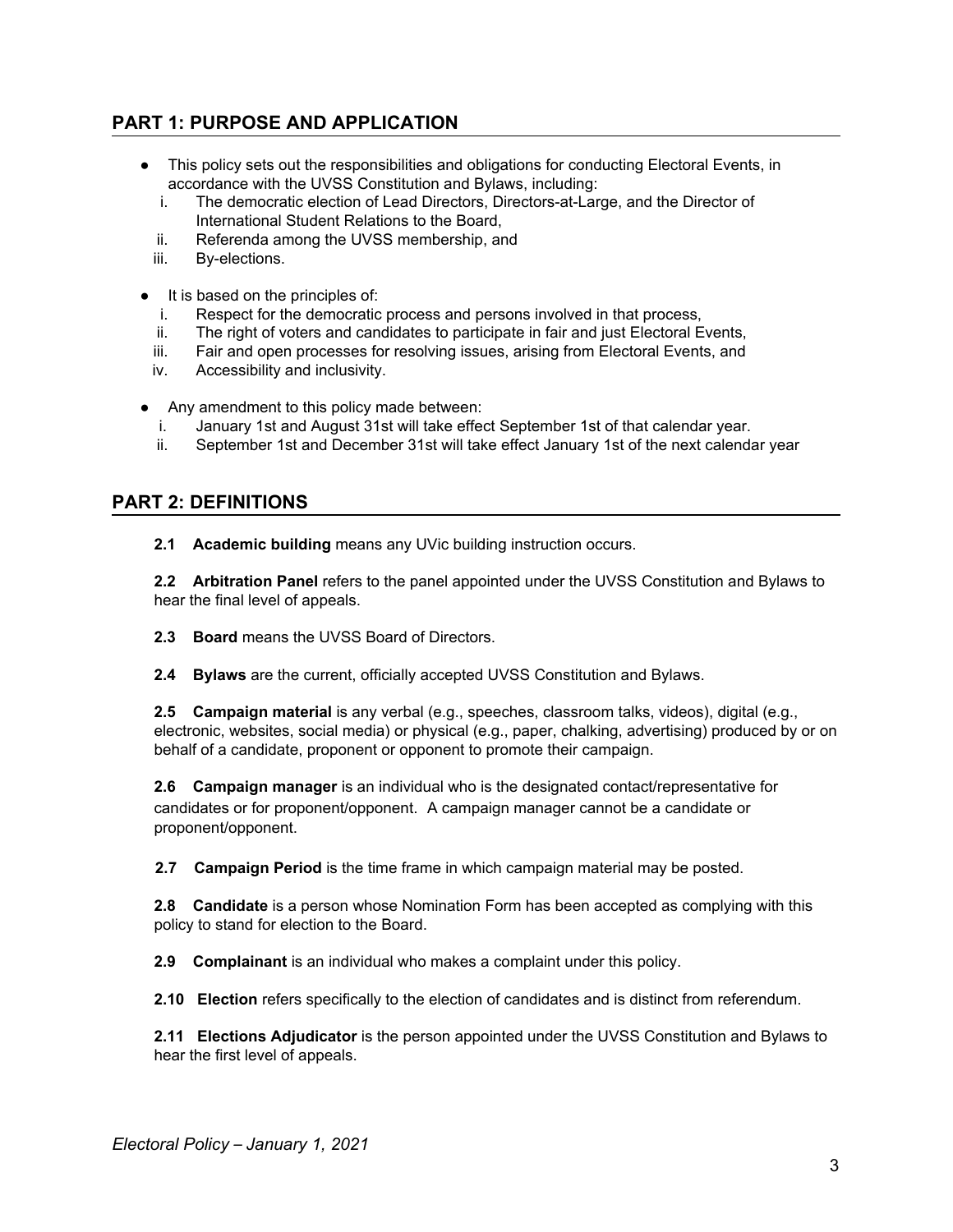**2.12 Electoral Committee** is the Electoral Committee of the UVSS as outlined in the UVSS Constitution and Bylaws.

**2.13 Electoral Event** refers collectively to any general election, by-election and/or referendum.

**2.14 Electoral Office** refers to the physical location set by the Board for the use of the Electoral Officers to administer and manage Electoral Events, or the administrative body led by the Chief Electoral Officer.

**2.15 Electoral Officers** includes all persons hired to staff the Electoral Office, including the Chief, Senior and Deputy Electoral Officers.

**2.16 Electronic voting** is voting using a secure, internet-based interface that will ensure each member will have only one vote and will uphold the secrecy and integrity of the ballot.

**2.17 In writing** includes print (hard copy) and electronic text.

**2.18 Member** is an active member of the UVSS as outlined in the UVSS Constitution and Bylaws.

**2.19 Nomination period** refers to the time frame for nomination applications to be received by the Electoral Office.

**2.20 Nominee** is a member who has been nominated for election to the Board.

**2.21 Opponent** is a member who is representing the no side of a referendum question.

**2.22 Petition** is the complete package of documents required to call a referendum question.

**2.23 Proponent** is a member who is representing the yes side of a referendum question.

**2.24 Referendum** is a vote, binding on the Board, on resolutions concerning the business of the Students' Society as outlined in the UVSS Constitution and Bylaws.

**2.25 Referendum question** is the yes/no question posed to members during a referendum.

**2.26 Respondent** is a candidate, proponent, opponent or campaign manager against whom a complaint has been filed under this policy.

**2.27 SIFLG** is a Separately Incorporated Fee-Levied Group as defined by the UVSS Board of Directors policy.

**2.28 Signatory** is a member who nominates another member to stand as a candidate for the Board, or a member who signs a petition to call a referendum question as outlined in the UVSS Constitution and Bylaws

**2.29 Social Media** is information technology service, software and accounts used to campaign in an Electoral Event, including but not limited to Facebook accounts, pages, and public groups; Twitter, Instagram, and Snapchat accounts; and blogs/websites.

**2.30 Student Residences** is all residence building complexes, Cluster Housing and Family Housing, as well as the Commons Block Building and any associated areas.

**2.31 UVSS** is the University of Victoria Students' Society.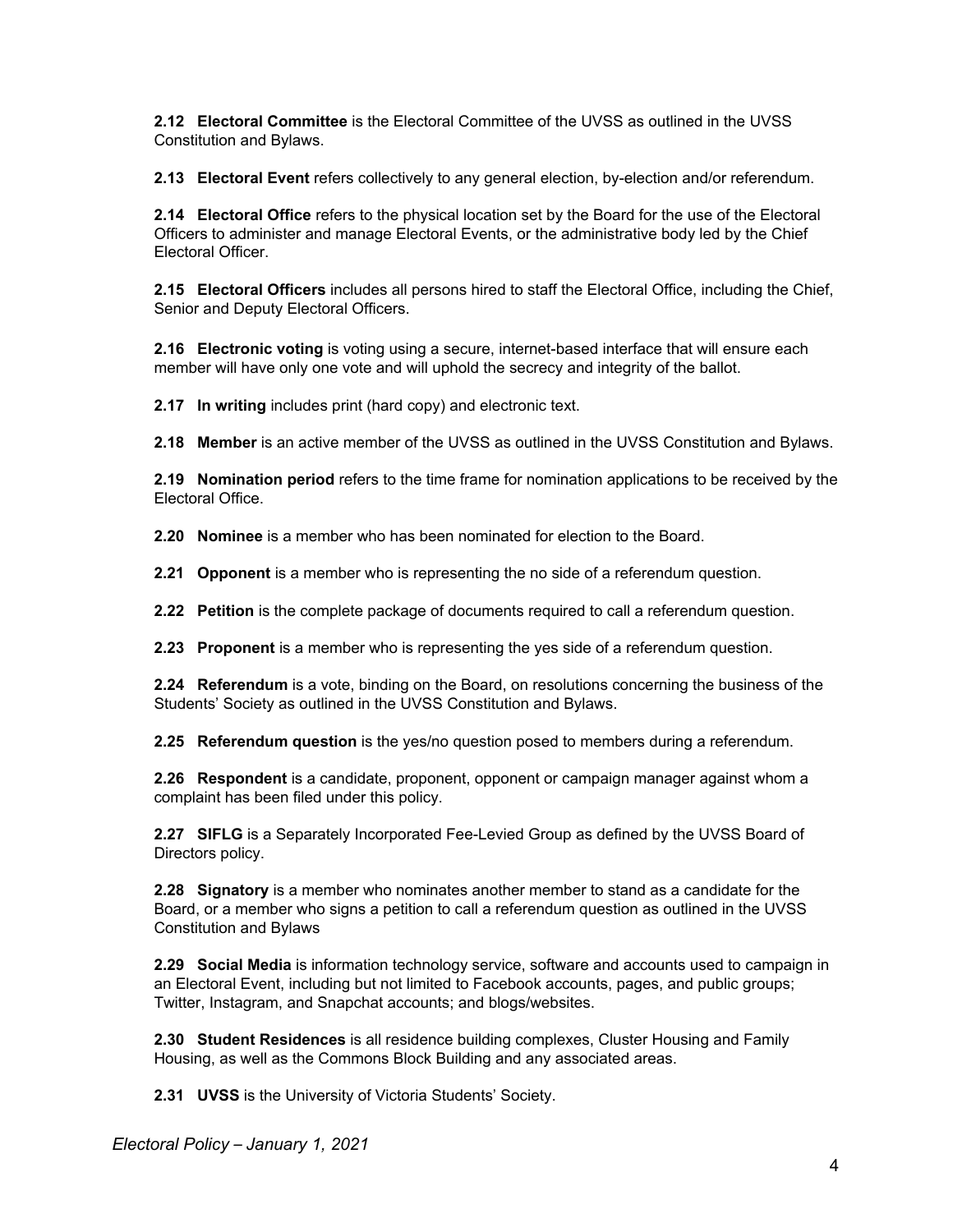#### **2.32 Voting Period** is the time frame in which members cast a ballot.

# <span id="page-5-0"></span>**PART 3: ELECTORAL EVENT PLANNING**

## <span id="page-5-1"></span>**3.1 General Elections and By-elections**

- a. A general election of Lead Directors, Directors-at-Large, and the Director of International Student Relations must be held annually in March as per Bylaw 5.2.a. The Voting Period may begin in February as long as it concludes in March.
- b. By-elections may be held in the Fall term to fill vacancies on the Board of Directors which have occurred between the general election and November 15.
- c. The UVSS must pay the costs of the Electoral Events required or authorized by this policy.

## <span id="page-5-2"></span>**3.2 Referendum**

- a. Referendum may be held in conjunction with a general election, by-election or as its own Electoral Event:
	- i. The Board shall determine the most financially responsible time to staff the Electoral Office.
	- ii. Referendum questions must be called at least fourteen [14] days before the Nomination Period of a scheduled general election or by-election in order to run concurrently.
	- iii. The Board shall not impede the question going forward within the board term and as per the Bylaws, the Board shall not schedule a referendum when classes are not in session.
- b. Referendum questions must set out the exact words of the question which are to appear on the ballot and must be phrased in a way that the question can be answered "yes" or "no".
- c. If the CEO is of the opinion that a question does not comply with this policy and/or UVSS Bylaws, the CEO may refuse to accept the question as valid.
- d. Referendum questions may only be called as provided by Bylaw 4.7.b:
	- i. If the Board calls a referendum question as per Bylaw 4.7.b.i, the following shall occur:
		- a. Schedule the date on which the referendum question will be posed to the membership,
		- b. Vote on whether it is in favour, neutral or opposed to the question,
		- c. Select a proponent, and
		- d. Direct the Electoral Committee to submit the referendum question and the name, email address and phone number of the proponent to the CEO within two [2] business days.
	- ii. If a member calls a referendum question as per Bylaw 4.7.b.ii, the following shall occur:
		- a. The petition must include the referendum question, and the name and student number for each signatory.
		- b. The petition shall be submitted to the Electoral Committee.
		- c. The Electoral Committee must liaise with the University in order to verify the signatories within a reasonable time frame
			- i. If the percentage of valid signatories is enough to call the referendum question:
				- 1. Within one [1] business day, the Electoral Committee shall inform the member who initiated the question.
				- 2. At least one [1] business day before the next Board meeting, the member who initiated the referendum question shall inform the Electoral Committee the name of the proponent.
				- 3. At the next Board meeting, the Board must:
					- a. Schedule the date on which the referendum question will be posed to the membership,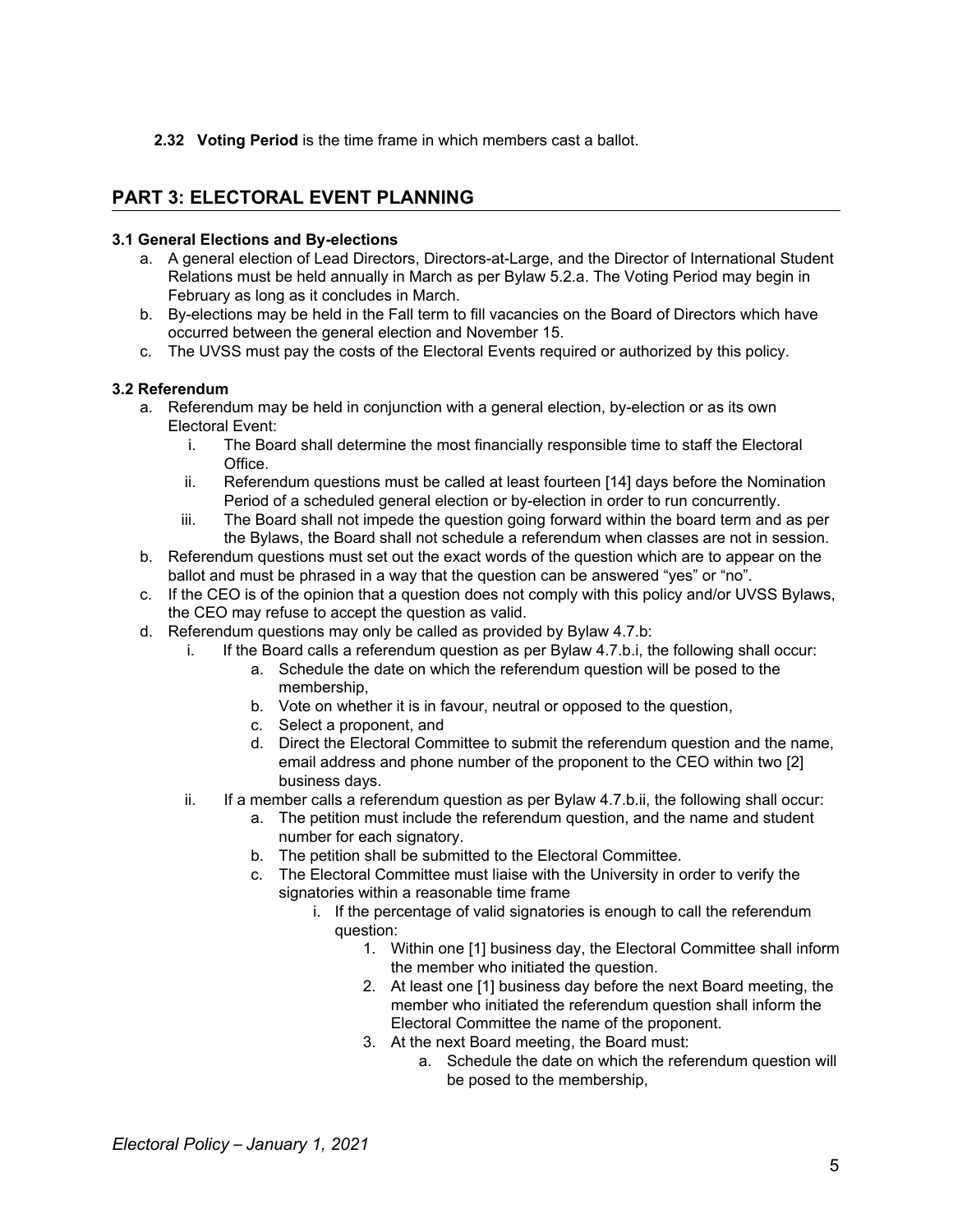- b. Vote on whether it is in favour, neutral or opposed to the question,
- c. Approve the proponent, and
- d. Direct the Electoral Committee to submit the referendum question and the name, email address and phone number of the proponent to the CEO within two [2] business days.
- ii. If the percentage of valid signatories is not enough to call the referendum question, within one [1] business day, the Electoral Committee shall notify the member who initiated the referendum question and the petition shall be returned to them.

## <span id="page-6-0"></span>**3.3 Responsibilities of the Board**

- a. The Board is responsible for establishing the Electoral Office, including making administrative arrangements for communication accounts and expense related accounts. The location of the Electoral Office may be revised, if necessary, but notice of that must be given by posting a notice on the UVSS website and on the door of the proposed initial location.
- b. The Board is responsible for scheduling Electoral Events, including:
	- i. A Nomination Period of at least seven days and specify the dates and times at which nominations open and close,
	- ii. A Campaign Period beginning at 9:00am on a Monday and close at 12:00pm on the Friday of the following week, and
	- iii. A Voting Period, beginning at 9:00am on the second Wednesday of the Campaign Period and closing at 12:00pm on the second Friday of the Campaign Period.
- c. General elections must be scheduled no later than the final board meeting of the prior calendar year.
- d. Within one [1] week of an Electoral Event being scheduled, the Board must post a copy of this policy, the schedule for the Electoral Event, and the email address of the Electoral Officers on the UVSS website and maintain that posting until the Electoral Event results are made official.
- e. In exceptional circumstances where it is unsafe for members to be on campus, no less than two [2] months before the Campaign Period, the Board may decide that all Electoral Event matters will occur virtually, including but not limited to:
	- i. Eliminating Voting Information Stations,
	- ii. Prohibiting all on-campus campaigning, including all physical campaign material,
	- iii. Establishing a virtual Electoral Office, and
	- iv. Holding virtual events (e.g., office hours, the Open House, Orientation, All Candidate Forums).

#### <span id="page-6-1"></span>**3.4 Staffing**

- a. At least six [6] weeks before the Nomination Period the Electoral Committee must recommend, to the Board for approval:
	- i. One [1] Chief Electoral Officer (CEO), and
	- ii. One [1] Elections Adjudicator and three [3] individuals to the Arbitration Panel.
- b. At least four weeks before the Nomination Period, the Electoral Committee must hire a Senior Electoral Officer(s) (SEO) and/or a Deputy Electoral Officer(s) (DEO).
- c. Hiring and orientation procedures for the CEO, SEO and DEO must comply with the UVSS Employee Handbook (unionized and excluded positions) and the Collective Agreement (unionized positions).

#### <span id="page-6-2"></span>**3.5 Autonomy of the Electoral Officers**

a. The Electoral Officers have the responsibility and authority to conduct Electoral Events under this policy, independently from the Board and the Electoral Committee and impartially between candidates.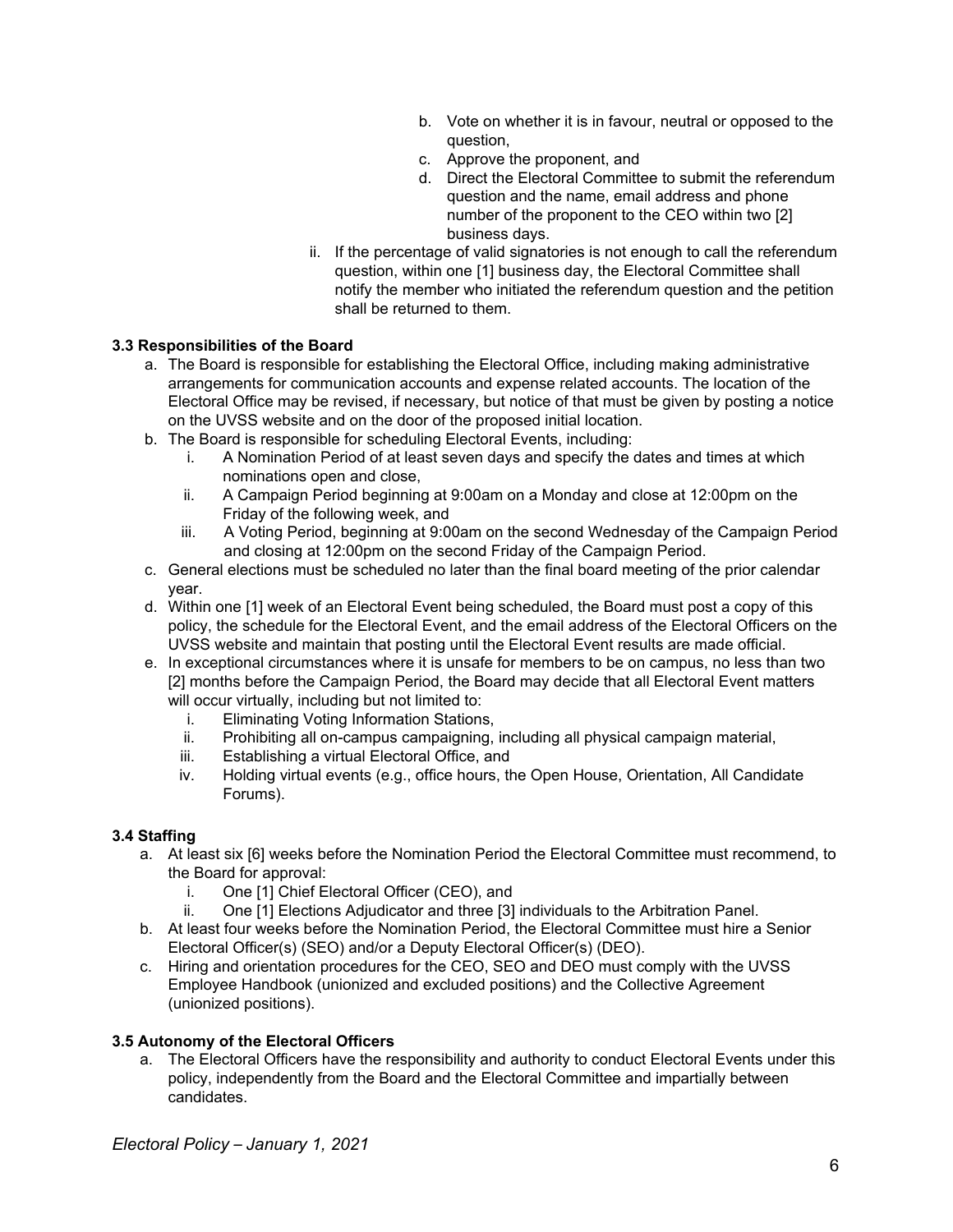- b. The CEO has the authority to expense and staff the Electoral Office as required for each Electoral Event, in accordance with UVSS policy, as outlined by the official CEO job description.
- c. The CEO must consult with the Electoral Committee about any issues that arise that may have budget impacts. Electoral Committee must then consult with the Director of Finance and Operations about the issue(s).
	- i. During the election period, the Electoral Committee may allocate up to \$5000 in excess of the amount within the Elections budget as per Parts 7.1 and 7.2 of Board of Directors policy to the Electoral Office without approval of the Board of Directors, if:
		- a. the CEO requests the allocation as necessary to conduct a fair and democratic election, and
		- b. there is no opportunity for the Board to approve the allocation in a timely manner.

# <span id="page-7-0"></span>**PART 4: NOMINATIONS**

# <span id="page-7-1"></span>**4.1 Call for Nominations**

- a. Between seven [7] and fourteen [14] days before the Nomination Period the Electoral Officers must issue an official Call for Nominations via:
	- i. Broadcast on CFUV 101.9FM,
	- ii. Post on the Electoral Office website and social media channels, and
	- iii. Broadcast email to all members.
- b. The official Call for Nominations must include:
	- i. A list of all accepted referendum questions,
	- ii. The website address where this policy may be viewed,
	- iii. The date and time of the Open House,
	- iv. The dates and times of the Nomination Period,
	- v. The dates and times of the Voting Period,
	- vi. The contact information of the Electoral Officers, and
	- vii. The location of the Electoral Office.
- **c.** Between seven [7] and fourteen [14] days before the Nomination Period, the Electoral Officers must contact any proponents and provide them with any relevant information and timelines

# <span id="page-7-2"></span>**4.2 Nomination Process – Board Candidates**

- a. The Electoral Officers must prepare and post a Nomination Form on the Electoral Office website.
- b. Before the close of the Nomination Period, a nominee must email, to the Electoral Officers, a completed Nomination Form that must include the following information:
	- i. The nominee's student number,
	- ii. The name and student number of at least 15 other members who are nominating the nominee, and
	- iii. The nominee's signature which confirms that the information provided on the Nomination Form is true and that they understand and will comply with the obligations and responsibilities for candidates set under this policy
- c. A nominee may submit only one Nomination Form. Once submitted, a Nomination Form may only be withdrawn by the nominee, in writing. If, at the close of the Nomination Period, a nominee has more than one Nomination Form submitted, the CEO must reject all of those nominations.
- d. Electoral Officers may not complete or revise Nomination Forms.
- e. Within twenty-four [24] hours after the close of the Nomination Period, the CEO must:
	- i. Review the Nominations Forms and reject all nominees whose Nomination Form is missing required information (4.2.a),
	- ii. Verify the eligibility of the nominee and all signatories on the Nomination Form and reject all nominees whose Nomination Form does not meet eligibility criteria (Bylaw 6.6).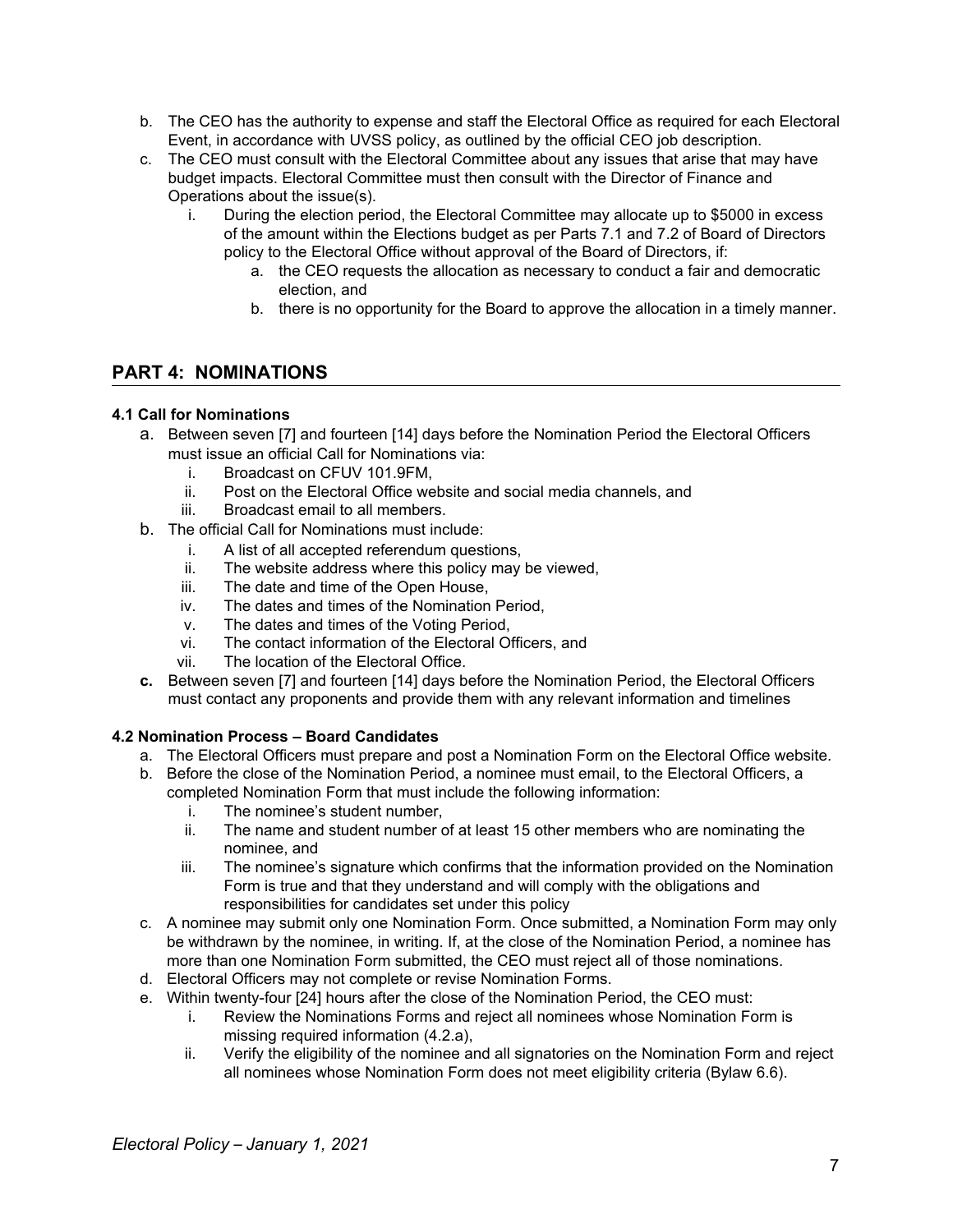- iii. Confirm, as candidates, all nominees whose Nominations Form is complete and meets the eligibility criteria, and
- iv. Post a list of all candidates and all rejected nominees on the Electoral Office website.
	- a. Within twenty-four [24] hours of the list being posted, the decision of the CEO to reject a Nomination Form may be appealed, in writing, by the nominee:
		- i. The CEO has discretion whether to meet with the nominee and/or review and re-verify the information on the Nomination Form
		- ii. The CEO must issue a written decision within 48 hours of the nominee submitting their appeal.
		- iii. The written decision of the CEO cannot be appealed.
		- iv. Dependent on the outcome of the appeal, the Electoral Office must, as soon as is reasonably possible, revise the list of the all candidates and all rejected nominees.

## <span id="page-8-0"></span>**4.3 Nomination Process – Referendum Opponents**

- a. The Electoral Officers must prepare and post a Referendum Opponent Form on the Electoral Office website.
- b. Before the close of the Nomination Period, a member may apply to be the opponent of any referendum question by submitting, by email, a Referendum Opponent Form to the Electoral Officers.
- c. If two or more members apply to be the opponent, the CEO must:
	- i. Give each member one [1] business day to submit in writing why they should be the opponent,
	- ii. Within one [1] business day, decide which member shall be the opponent, and notify any unsuccessful opponents that they may appeal this decision through the Electoral Committee, and
	- iii. Give reasons for the decision, in writing, to each member who applied to be the opponent.

# <span id="page-8-1"></span>**PART 5: SUPPORTS**

#### <span id="page-8-2"></span>**5.1 Principles**

- a. The Electoral Officers must provide information to support candidates through the electoral process, and members in making informed decisions.
- b. All supports produced and/or activities organized by the Electoral Officers must be non-partisan.
- c. All electronic supports produced by the Electoral Officers must be made available in an accessible PDF format.

# **5.2 Candidates, Proponent and Opponent Supports**

- a. The Electoral Officers must post, on the Electoral Office website, a handbook for candidates, proponents and opponents forty-eight [48] hours following the close of the Nomination Period that includes:
	- i. Important dates,
	- ii. UVSS Electoral Event principles,
	- iii. A summary of candidate, proponent and opponent responsibilities,
	- iv. A summary of relevant campaigning policies, and
	- v. An overview of the policy infraction options and processes.
- b. For general elections and by-elections, between one [1] and seven [7] days before the Nomination Period, the Electoral Officers must organize, in partnership with the Research and Communications Manager and the Director of Outreach and University Relations, an Open House for all Board positions. The objective of this event is to allow interested candidates to ask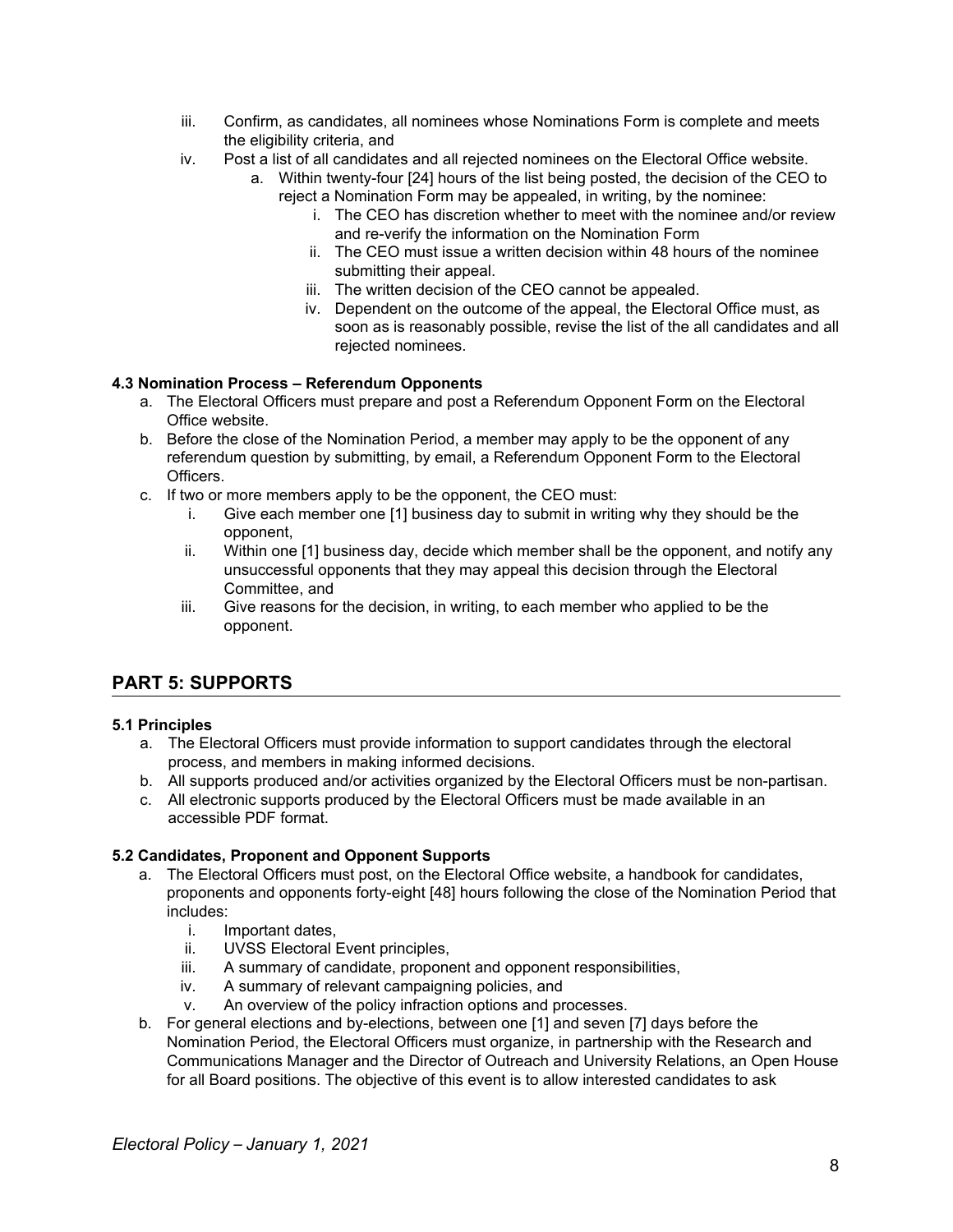questions of existing Directors and to find out more about the process of running and being a Board member.

- c. Within seven [7] days after the Nomination Period, the Electoral Officers must organize an orientation for candidates, proponents and opponents.
- d. The Electoral Officers must hold and post office hours during which they are available for candidates, proponents and opponents.
- e. The CEO may schedule meetings for all candidates, proponents and/or opponents.
	- i. Efforts must be made to accommodate academic schedules.
	- ii. The CEO must give at least twenty-four [24] hours notice of any meeting by email.
	- iii. Campaign managers may attend meetings on behalf of candidates, proponents or opponents.
	- iv. The CEO may offer an alternate time to meet, if neither the candidate/proponent/opponent or their campaign manager can attend the meeting.

#### <span id="page-9-0"></span>**5.3 Member Supports**

- a. The Electoral Officers must organize at least one [1] All Candidates Forum prior to and as close as possible to the beginning of the Voting Period. The Electoral Officers has discretion on the format and timing. The forum may be organized in collaboration with *The Martlet* and/or CFUV 101.9FM.
- b. The Electoral Officers will create a Voter Information Guide that includes:
	- i. Voter eligibility (including International Student Representative),
	- ii. The dates and times of the All Candidate Forum,
	- iii. The dates and times of the Voting Period,
	- iv. The URL of the electronic voting system,
	- v. The contact information of the Electoral Officers,
	- vi. The location of the Electoral Office, and
	- vii. Candidate, proponent and opponent platforms
		- a. Platforms must be emailed to the Electoral Officers before the end of the Nomination Period.
		- b. The word count of platforms must not exceed:
			- i. 200 words for Director-at-Large positions
			- ii. 300 words for Director of International Student Relations position
			- iii. 300 words for Lead Director positions
			- iv. 300 words for referendum question proponents and opponents
		- c. Once submitted to the Electoral Officers, a platform cannot be edited. Should the maximum applicable word limit be exceeded, the Electoral Officers must delete words, starting from the last word and continuing from there until the maximum allowable number of words is reached.
		- d. The Electoral Officers must send candidates, proponents and opponents an email copy of the proof of their platform prior to publication. Candidates must, within twenty-four [24] hours of the email notice, give the Electoral Officers written notice of any revisions necessary to correct any errors in the proof to correspond with the platform as submitted.
		- e. The Voter Information Guide must be made available on the Electoral Office website before the Campaign Period opens.
- c. The Electoral Officers must send an email to all members when voting opens that includes:
	- i. Voter eligibility (including International Student Representative)
		- ii. The dates and times of the Voting Period,
		- iii. The URL of the electronic voting system,
		- iv. The contact information of the Electoral Officers,
		- v. The location of the Electoral Office,
		- vi. The URL of the Voter Information Guide.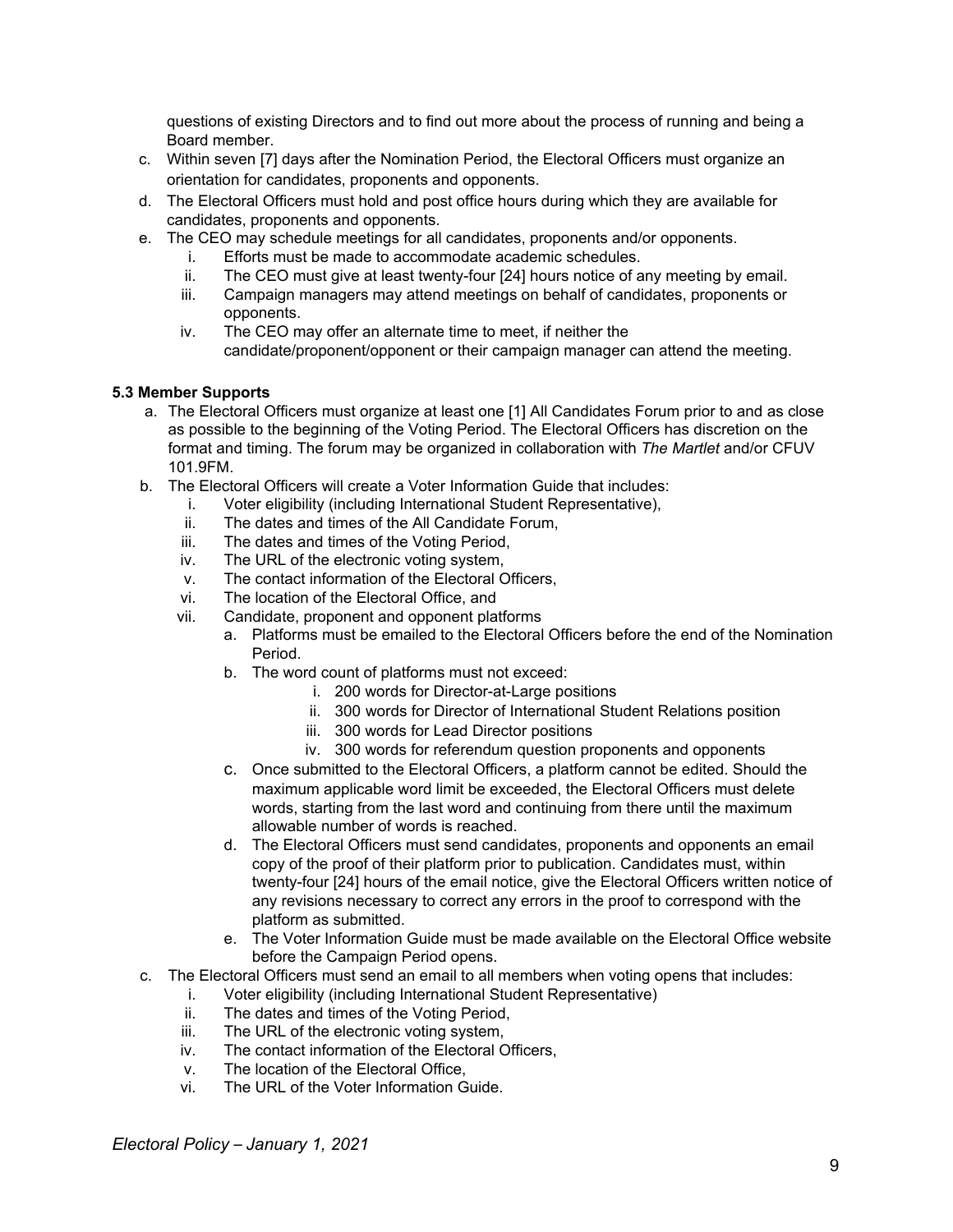- d. The Electoral Officers must post on the Electoral Office website and social media channels:
	- i. The dates and times of the All Candidate Forum
	- ii. The URL of the Voting Information Guide
- e. Voting Information Stations are required during the Voting Period, only for Electoral Events that take place on campus (3.3.e):
	- i. For general elections, Voting Information Stations must be established including:
		- a. Fixed Voting Information Stations in each of the Student Union Building, Clearihue, and the McPherson Library, and each staffed for a minimum of eight hours, and
		- b. Mobile/roaming Voter Information Stations which can set up and be present in each of the main academic buildings, as well as in student services locations, during peak hours, to be accessible to as many potential voters as possible. These are to be staffed for a combined, minimum of 26 hours during the Voting Period.
	- ii. For by-elections and/or referenda, the minimum number of Voting Information Station hours may be reduced.
	- iii. The Electoral Officers will ensure that at least one Voting Information Station:
		- a. Is clearly identified as a station where access accommodation requests are welcome
		- b. Is wheelchair friendly and accessible for members with any mobility or physical issues,
		- c. Is open for at least twelve hours during the Voting Period,
		- d. Permits a member with a disability to vote with the assistance of another person, if that member requests, and
		- e. Is consistently advertised in all promotions for the Voting Information Stations.
- f. The Electoral Officers must hold and post office hours during which they are available in-person or virtually (e.g., via telephone, email, social media) for members.

# <span id="page-10-0"></span>**PART 6: CAMPAIGNING**

#### <span id="page-10-1"></span>**6.1 Campaign Material**

- a. Campaign material must not be posted or published prior to the start of the Campaign Period and must be removed within six hours of the end of the Campaign Period.
- b. All campaign material must be attributed to a candidate, proponent or opponent.
- c. Candidates may not name or display the image of any other candidate in their campaign materials or in their speeches.
- d. Candidates may not have the same logos, slogans and/or graphics on campaign materials as other candidates.
- e. Candidates, proponents and opponents are responsible for all their campaign materials and compliance with posting regulations.
- f. Candidates, proponents and opponents may post, distribute, react to, and/or share Electoral Event-related content produced by the Electoral Officers.
- g. Candidates, proponents and opponents may not post, distribute, react to, share and/or comment on any Electoral Event-related content produced by a third-party (e.g.,UVSS advocacy and affiliated organizations and Separately Incorporated Fee-Levied Groups).
- h. Candidates may not make reference to any other candidates in any campaign materials.
- i. Candidates are prohibited from accepting endorsements from any on- or off-campus groups, including but not limited to:
	- i. Political parties at any level of government,
	- ii. Businesses or corporations,
	- iii. Labour unions,
	- iv. Interest groups such as clubs and course unions, and
	- v. Student unions or their umbrella organizations.
- j. Digital campaign material is permitted for all Electoral Events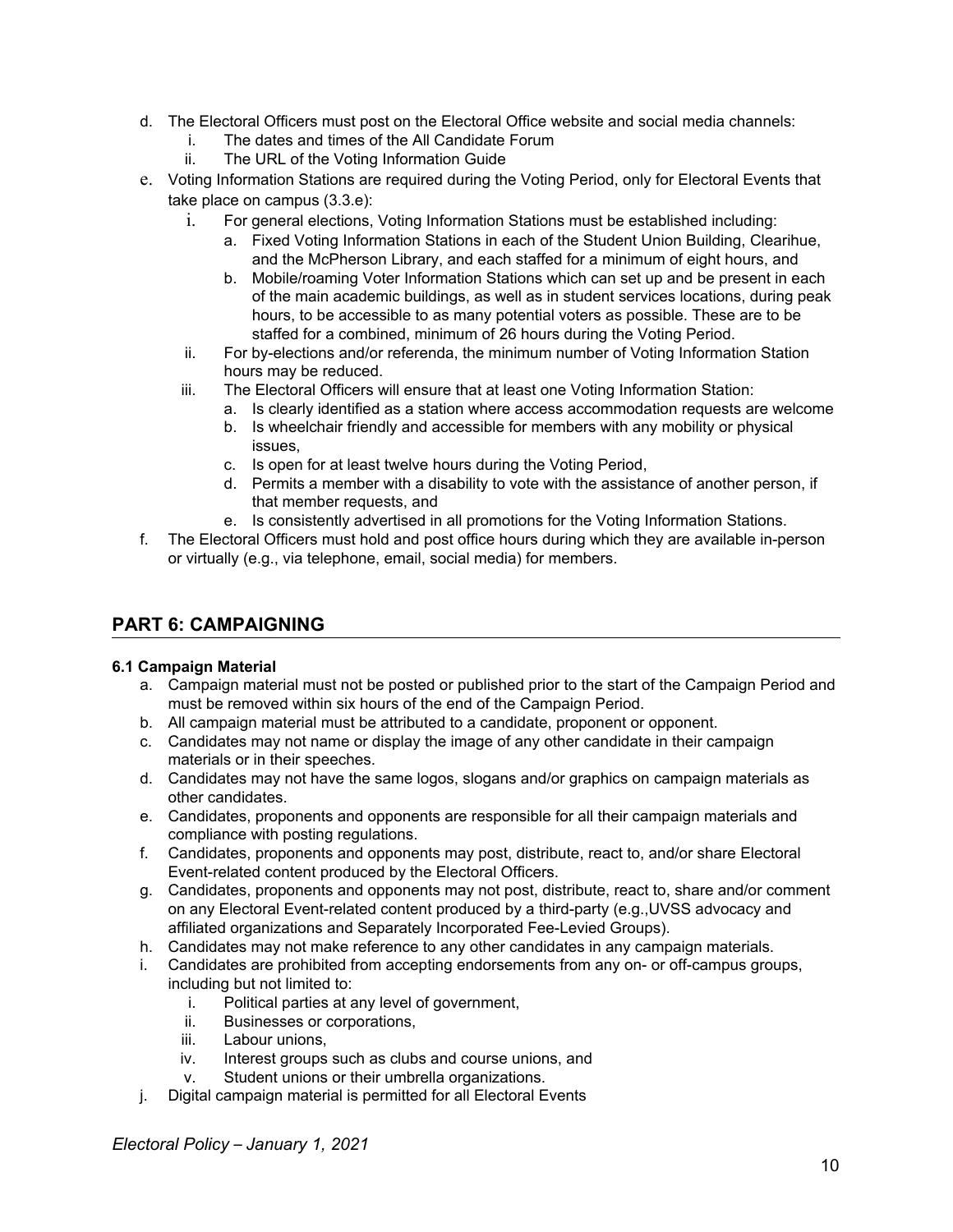- i. Candidates, proponents and opponents are permitted to use one social media page or profile per social media platform for the purpose of campaigning:
	- a. Only a social media page or profile created solely for the purpose of campaigning for the current UVSS electoral event may be used.
	- b. A link to the social media page or profile must be shared with the Electoral Officers.
- ii. Candidates, proponents and opponents are permitted to host one website for the purpose of their campaign.
- iii. Candidates may not react to, share, and/or comment on digital campaign material created by other candidates.
- k. Physical campaign material is permitted for on-campus Electoral Events (3.3.e)
	- i. Candidates, proponents and opponents are encouraged to be environmentally responsible when considering the numbers and types of physical campaign materials they intend to use.
	- ii. With the exception of posters, banners and chalking on classroom blackboards, physical campaign materials must be handed directly to members and not left in physical locations.
	- iii. Candidates may not post or distribute physical campaign material created by any other candidate.
	- iv. Physical campaign material may only be posted or distributed on the University of Victoria campus, and are not permitted to be posted or distributed at or in the Halpern Grad Centre, the Petersen Health Centre, or any area associated with student residences
	- v. Candidates are limited to thirty [30] posters and two [2] banners at any time, while proponents and opponents are limited to one-hundred [100] posters and six [6] banners.:
		- a. All posters and banners must be stamped by the Electoral Officers before being posted.
		- b. Posters and banners may only be posted in accordance with UVic's Student Election Poster and Banner Procedures.
		- c. Posters must be printed on recycled paper and cannot be larger than 8.5 inches by 11 inches.
		- d. Posters can be placed beside each other to create the effect of a larger poster or banner but cannot exceed fifteen [15] square feet in total.
		- e. Candidates also seeking election to the UVic Senate and/or Board of Governors are entitled to the number of posters and banners outlined above for their candidacy for UVSS elections, in addition to the posters and banners for their Senate and/or Board of Governor elections
	- vi. The following physical campaign materials are prohibited:
		- a. Gift cards or items of monetary value,
		- b. Stickers,
		- c. Styrofoam cups,
		- d. Substances such as alcohol or marijuana and illegal narcotics
		- e. Chalking, except on classroom chalkboards.

#### <span id="page-11-0"></span>**6.2 Referenda and Election Relations**

- a. Candidates may publicly support proponents or opponents.
- b. Candidates running for election to the Board may also be proponents or opponents for a referendum question.
	- i. Branding for proponent or opponent campaign materials must be distinct from the candidates' campaign materials in a concurrent election to the Board.
	- ii. Campaign materials for a referendum must be solely in reference to the referendum.
- c. Referendum proponents and opponents are not permitted to reference candidates if a general election or by-election is being held concurrently.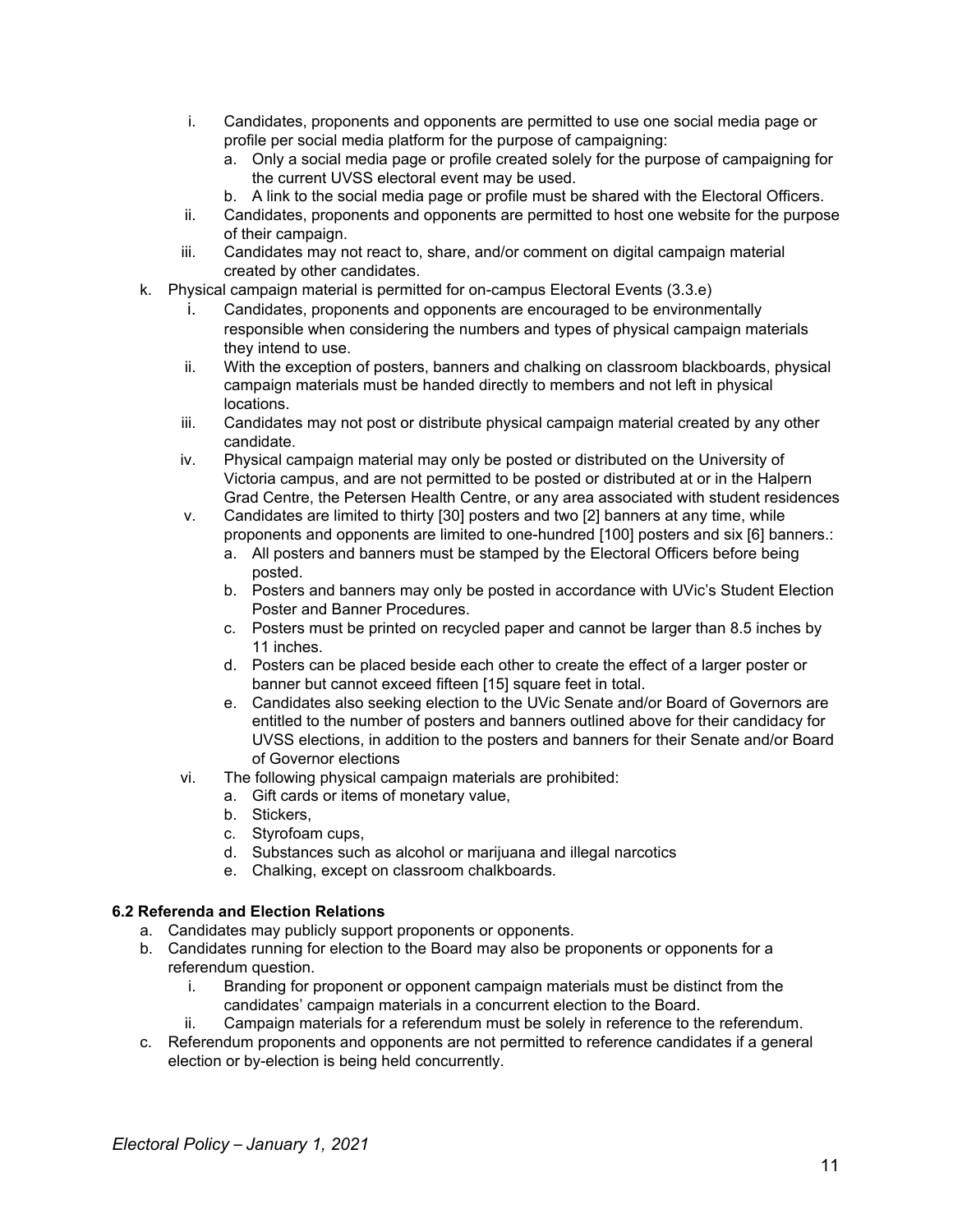## <span id="page-12-0"></span>**6.3 Board support for Proponents and Opponents**

- a. If the Board votes to be in favour of or opposed to a referendum question (4.2.c), UVSS resources will be made available to the proponent or opponent who aligns with the endorsement of the Board.
- b. The following UVSS resources shall not count towards the allowable expenses of the proponent or opponent endorsed by the Board:
	- i. UVSS staff time and their work product,
	- ii. UVSS website and social media hosting fees,
	- iii. Tabling equipment, and
	- iv. SUB space bookings.

## <span id="page-12-1"></span>**6.4 SIFLG support for Proponents and Opponents**

- a. If a referendum is called that concerns the fee of a SIFLG, that SIFLG may choose to endorse and provide resources to the proponent or opponent.
	- i. Before the date on which campaign materials may be posted, the CEO must confirm with the SIFLG whether they support the proponent or opponent.
- b. The following SIFLG resources shall not count towards the allowable expenses of their campaign:
	- i. SIFLG staff time and their work product,
	- ii. Advertising within their own media,
	- iii. Tabling equipment, and
	- iv. SUB space bookings.

#### <span id="page-12-2"></span>**6.5 Print Credit and Financial Limits**

- a. Candidates may spend a maximum of \$50.00 on their campaign, which will be reimbursed by the UVSS after the conclusion of the Electoral Event for all candidates who are not disqualified.
- b. Proponents or opponents may spend a maximum of \$200.00 on their campaign, which will be reimbursed by the UVSS after the conclusion of the Electoral Event for all proponents or opponents who are not disqualified.
- c. All candidates or proponents may request a cheque of up to \$50.00 or \$200.00, respectively, from the CEO at the start of the campaign period. All unused funds must be returned to the Electoral Office upon submitting their Expense Allowance Form. If unused funds are not returned to the Electoral Office, the candidate or proponent shall be disqualified.
- d. The following must be reported and included when determining campaign spending and whether the campaign spending limit has been exceeded:
	- i. The fair market value of any donated goods or materials,
	- ii. The fair market value of any goods or materials that are obtained at a discounted price that would not be available to all other candidates, proponents or opponents, and
	- iii. Any provincial, federal, or harmonized sales, goods or services taxes.
- e. The Electoral Officers must prepare and post an Expense Allowance Form on the Electoral Office website.
- f. Candidates, proponents and opponents must submit the Expense Allowance Form and copies of all receipts to the Electoral Officers before the end of the Voting Period.
- g. A candidate, proponent or opponent who submits the Expense Allowance Form but fails to submit all receipts or incorrectly fills out the form shall be granted a grace period of twenty-four [24] hours to submit the necessary receipts or correct the form. If after twenty-four [24] hours, they still have not submitted receipts or corrected the form, they shall be disqualified.

# <span id="page-12-3"></span>**6.6 Campaign Managers**

a. If a candidate chooses to have a campaign manager, they must designate one person as their campaign manager who is not running in the election and must provide contact information for that person, in writing, to the Electoral Office 72 hours before the start of the Campaign Period.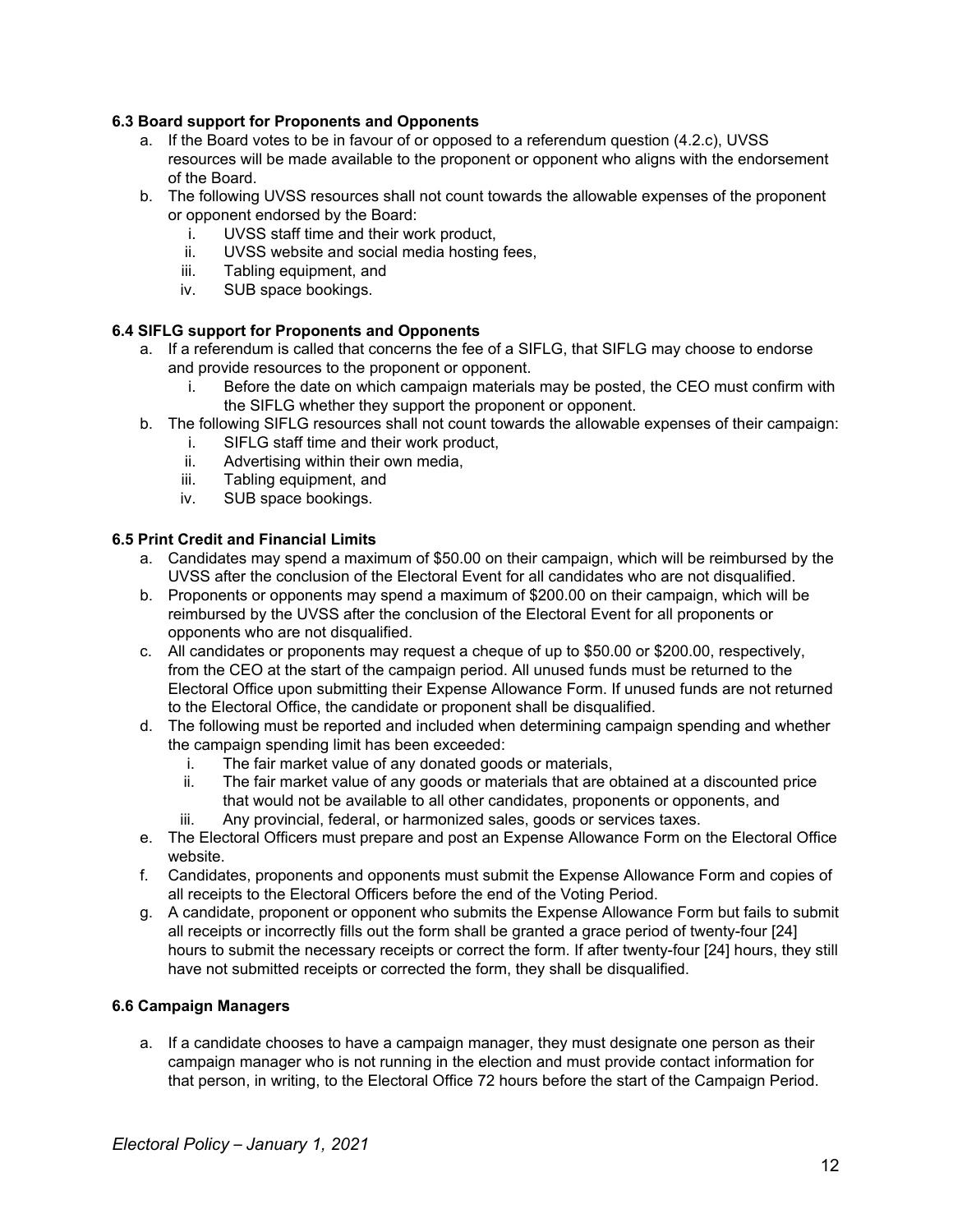- b. Candidates may appoint one person to act as their campaign manager.
- c. Campaign managers shall not receive compensation for their duties.
- d. An Electoral Officer, the Elections Adjudicator or the Arbitration Panel may deal directly with a campaign manager about any issues related to, or complaints made against, their candidate. The campaign manager will be responsible for representing the candidate with respect to any such issues or complaints, and for informing the candidate about any such campaign issues or complaints and the outcomes.
- e. Campaign managers may be responsible for a campaign's finances, including but not limited to: online promotion, signing and submitting the expense allowance form to the Electoral Office, and otherwise making purchases on behalf of the campaign.

# <span id="page-13-0"></span>**PART 7: VOTING**

## <span id="page-13-1"></span>**7.1 General**

- a. All persons must preserve the secrecy of the ballot**,** and integrity of voting.
- b. No person may vote more than once.

## <span id="page-13-2"></span>**7.2 Electronic Voting**

- a. Electoral Events are to be conducted using electronic voting.
- b. The Electoral Committee is responsible for annually contracting a service provider to host the electronic voting, according to the terms set out in this policy.
- c. In the event that electronic voting is compromised, the CEO will determine if the issue is quickly resolvable and if so, will notify all members by email, and adjust voting times accordingly. If the issue is not quickly resolvable, the CEO will implement a paper ballot vote, in accordance with this policy and the Bylaws, and using the procedure where paper balloting was last utilized. This shall be done expediently as possible with regular email updates to the membership. In the instance that paper ballots are required, Co-op and distance students may be assigned a longer Voting Period than on-campus students.
- d. The contract agreement with the electronic vote provider must include:
	- i. Direction to uphold the parameters for voter eligibility as defined in the Bylaws including that:
		- 1. Eligible voters for Lead Director and Director-at-Large positions are to include all active UVSS members; and
		- 2. Eligible voters for the Director of International Student Relations are to include all active UVSS members who are international students.
	- ii. Direction regarding the form of the ballot including to:
		- 1. Use one ballot for each Lead Director position, one ballot for all of the Director-at-Large positions and one ballot for the Director of International Student Relations position, and
	- 2. List candidates' names on each ballot alphabetically.
	- iii. Direction regarding Electoral Event data including:
		- 1. Report Electoral Event results to both the Electoral Committee and the CEO, and
		- 2. The parameters for the destruction of data.

#### <span id="page-13-3"></span>**7.3 Accessibility**

a. The Board and the Electoral Officers are committed to ensuring access for all members to fully participate in Electoral Events as candidates, proponents, opponents and as voters. Members who require accommodations for full participation are strongly encouraged to make these known to the Electoral Officers as early as possible.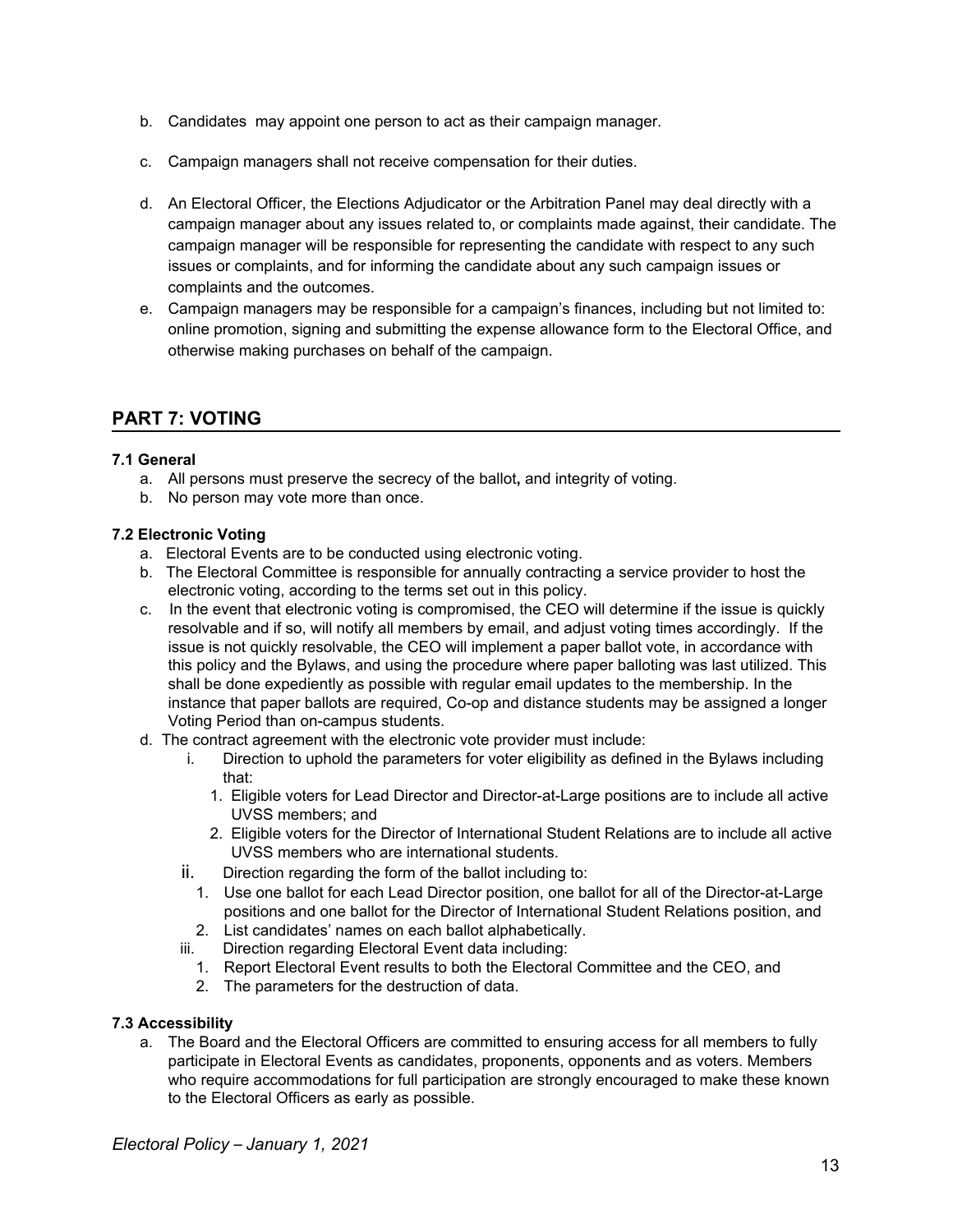- b. Before each Electoral Event, Electoral Officers will consult with the Society for Students with a Disability and the Centre for Accessible Learning representatives to better understand current issues and plan for potential accommodations that could be requested by members with disabilities.
- c. The Electoral Officers must make every effort to meet the accommodation requests of members with disabilities in keeping with Human Rights legislation and UVSS policies on access and accommodation.

## <span id="page-14-0"></span>**7.4 Responsibilities of Candidates, Proponents and Opponents**

- a. Candidates, proponents and opponents must not approach, visit, or campaign within sound or sic [6] metres of a Voting Information Station.
- b. Candidates, proponents and opponents must not speak or engage with any persons having business with the Voting Information Station until that person has moved six [6] meters from the Voting Information Station, regardless of the intent.
- c. Candidates, proponents and opponents must immediately leave an area of a Voting Information Station if asked to do so by a Voting Information Officer. Disagreement over such a request may be brought to the CEO.
- d. Campaigning at or near the Electoral Office or Voting Information Stations may result in disqualification.
- e. Failure to leave or in any other way distract a Voting Information Officer from their duties may result in disqualification

# <span id="page-14-1"></span>**PART 8: POLICY INFRACTIONS**

#### <span id="page-14-2"></span>**8.1 Policy Infractions**

- a. If a candidate, proponent or opponent allegedly violates this policy, the CEO may conduct an investigation to determine if the allegations are true, and whether the behaviour constitutes a minor or major infraction.
- b. The CEO may apply a warning or a sanction to any candidate, proponent, opponent or campaign manager.
- c. In the instance where a campaign manager commits an infraction, a sanction may be applied equally to their candidate, proponent or opponent.
- d. An investigation must be initiated through a formal complaint.

#### <span id="page-14-3"></span>**8.2 Informal Dispute Resolution**

- a. A person may request that the CEO meet informally with a candidate to discuss whether the candidate may be failing to comply with this policy.
- b. The CEO may request further information from the person, prior to undertaking informal discussions.
- c. The CEO must advise the person of the outcome of the discussions.
- d. The CEO is not obligated to pursue informal dispute resolution with a candidate.

#### <span id="page-14-4"></span>**8.3 Major Infractions and Sanctions**

- a. The following are considered major infractions:
	- i. **Harassment** Any verbal or physical action that a reasonable person would consider offensive or humiliating to an individual. Generally, harassment is a behaviour that persists over time. Serious one-time incidents may be considered harassment
	- ii. **Defamation** Any intentional false communication that is written (libel), spoken (slander), or otherwise transmitted, including via social media, that harms a person's reputation; decreases the respect, regard, or confidence in which a person is held; or induces disparaging, hostile, or disagreeable opinions or feelings against a person.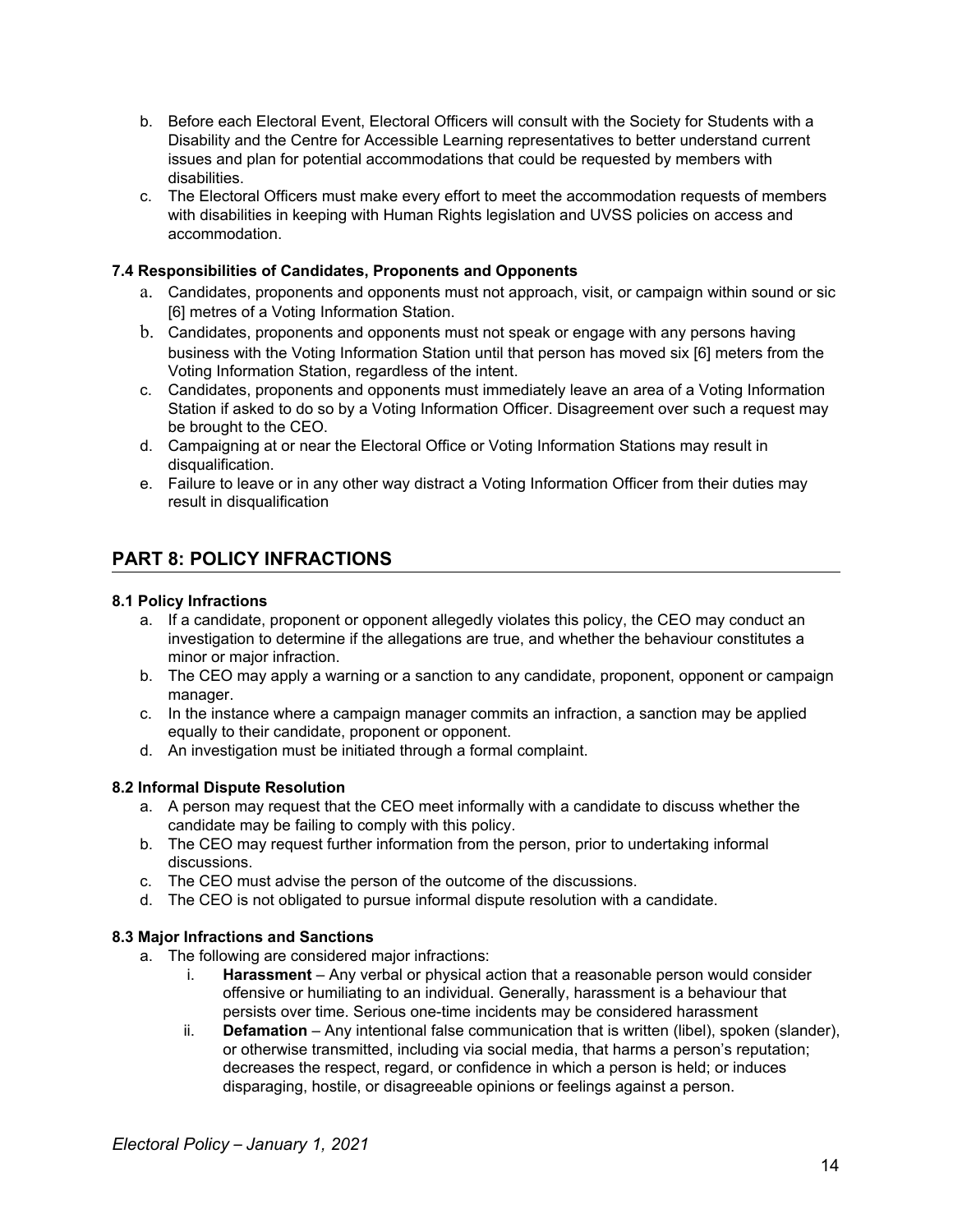- iii. **Vote buying** Any incentive offered to a member on the condition that they vote or do not vote in a particular way.
- iv. **Interference** Any overt attempt to interfere with the administration of a free and fair Electoral Event which includes but is not limited to impersonating an Electoral Officer, cyberattacks on the electronic voting portal or Electoral Office website and communications, intentional voter suppression, loitering at, or approaching members at Voting Information Stations during the Voting Period.
- v. **Financial non-compliance** Includes failure to submit a completed Expense Allowance Form, exceeding spending limits, failure to disclose all expenses and donations, and failure to properly submit receipts after the grace period has elapsed.
- vi. **Repeated and willful infractions** Includes but is not limited to a significant number of instances of the same minor infraction or failure to comply with the decisions of the Electoral Office. The number of minor infractions that will constitute a disqualifiable offence is at the discretion of the CEO and will be considered on an individual basis.
- b. Major infractions shall result in immediate disqualification of the candidate.
- c. If a major infraction is committed by a proponent or opponent, the referendum may be considered invalid. The CEO must make all reasonable attempts to investigate, rectify, and/or resolve any issues before resorting to invalidating the result of a referendum question.

## <span id="page-15-0"></span>**8.4 Minor Infractions and Sanctions – Candidates**

- a. The CEO may apply sanctions for any campaigning infractions or actions, that contravene the principles of this policy, not listed in 8.3.a.
	- i. Sanctions will be determined at the discretion of the CEO, including but not limited to:
	- a. A written warning.
	- b. Restrictions on the numbers and types of campaign materials.
		- ii. **Minor** Sanctions cannot incur financial costs to or impose spending limits on candidates-or campaign managers.
		- iii. **Minor** Sanctions not listed in this policy must be reviewed and approved by the Electoral Committee.

#### <span id="page-15-1"></span>**8.5 Other Infractions and Sanctions – Proponents and Opponents**

- a. The CEO may apply sanctions for any campaigning infractions or actions, that contravene the principles of this policy, not listed in 8.3.a.
	- i. Sanctions will be determined at the discretion of the CEO, including but not limited to:
		- a. A written warning.
		- b. Restrictions on the numbers and types of campaign materials.
		- c. Disqualification of the proponent or opponent and no other person may replace them.
	- ii. Sanctions cannot incur financial costs to or impose spending limits on proponents, opponents or campaign managers.
	- iii. Sanctions not listed in this policy must be reviewed and approved by the Electoral Committee.

#### <span id="page-15-2"></span>**8.6 Formal Complaints**

- a. The Electoral Officers must prepare and post a Complaint Form on the Electoral Office website.
- b. A member may make a complaint about a candidate's failure to comply with this policy by submitting a Complaint Form to the Electoral Officers' email address. Complaints should include evidence (e.g., photos, links, screenshots).
- c. A complaint is considered under review after a completed complaint form is received by the CEO.
- d. When a complaint is under review, the CEO shall:
	- i. Request more information about the complaint**,** if needed.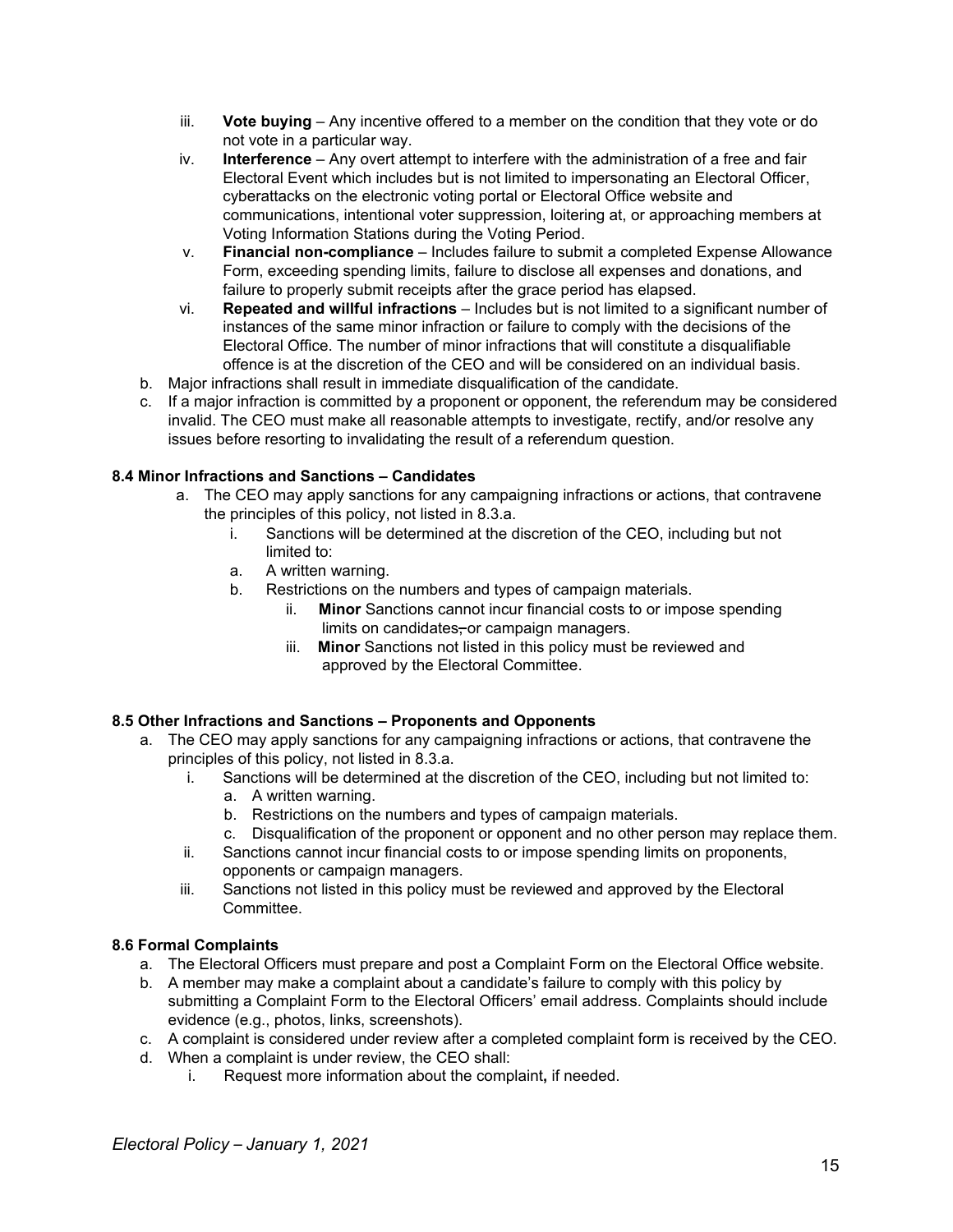- ii. Review the complaint within one [1] business day once all necessary information has been obtained.
- e. Once the CEO has reviewed a complaint, they shall do one of the following:
	- i. Determine the complaint is not likely to succeed and advise the complainant that it is being dismissed without further action being taken.
	- ii. Rule that the complaint was a frivolous or vexatious complaint and apply the appropriate sanction if the complainant is a candidate or campaign manager.
	- iii. Send a redacted version of the complaint to the respondent with any information that identifies the complainant removed.
- f. The respondent may respond in writing by filing a response to the Electoral Officers' email address within one [1] business day of the complaint being sent to the respondent.
- g. The CEO may request the complainant or the respondent meet with the CEO prior to making a decision and set a time for that to happen. If the complainant or respondent does not take advantage of that opportunity, the CEO may make a decision without that meeting. The CEO is not required to meet with the complainant or the respondent before a decision.
- h. The CEO must decide the complaint within one [1] business day of a response being filed or a meeting being held under the preceding paragraph, whichever is the latest. The CEO must give their decision and the reasons for it and any consequences as a result of the decision, in writing, to the candidate and the person who made the complaint.
- i. The CEO must post all complaint decisions online but must not post the original complaint or response. The CEO must not reveal the identity of the complainant.
- j. The CEO has the discretion to extend any time limit set for the complaint process but must be mindful of the need to resolve complaints in a timely way.
- k. The Electoral Office will survey the campaign process and is able to report and respond to infractions independently of an official complaint form being filed by a member, proponent/opponent or candidate.

# <span id="page-16-0"></span>**8.7 Appeals to the Elections Adjudicator**

- a. The Electoral Officers must prepare and post an Appeal Form on the Electoral Office website.
- b. Within one [1] business day after the CEO makes a decision, an appeal may be made to the Elections Adjudicator by a complainant or the respondent by sending an Appeal Form to the Elections Adjudicator email address, and to the Electoral Officers' email address.
- c. On receipt of an appeal, the Electoral Officers must send copies of the complaint, the response if any, and the decision of the CEO to the Elections Adjudicator.
- d. When considering an appeal, the Elections Adjudicator must review written submissions as well as conduct an interview with the complainant, respondent, the Electoral Officers, and any relevant witnesses.
- e. Until an appeal is concluded, a decision of the CEO to disqualify a candidate is held in abeyance, but a decision to impose restrictions on the numbers and types of campaign materials the candidate may use applies until overturned on appeal.
- f. The process for a complaint applies to an appeal, and the Elections Adjudicator has, on an appeal, the same powers and is subject to the same timelines and obligations as the CEO on a complaint.

#### <span id="page-16-1"></span>**8.8 Appeals to the Arbitration Panel**

- a. Within one [1] business day after the Election Adjudicator makes a decision, a respondent may appeal that decision to the Arbitration Panel, by sending an Appeal Form to the Arbitration Panel email address and to the Electoral Officers email address.
- b. The requirements, obligations, time limits and authorities for an appeal to the Election Adjudicator apply to appeals to the Arbitration Panel. The process for a complaint applies to an appeal to the Arbitration Panel, and the Arbitration Panel has, on an appeal, the same powers and is subject to the same timelines and obligations as the CEO on a complaint.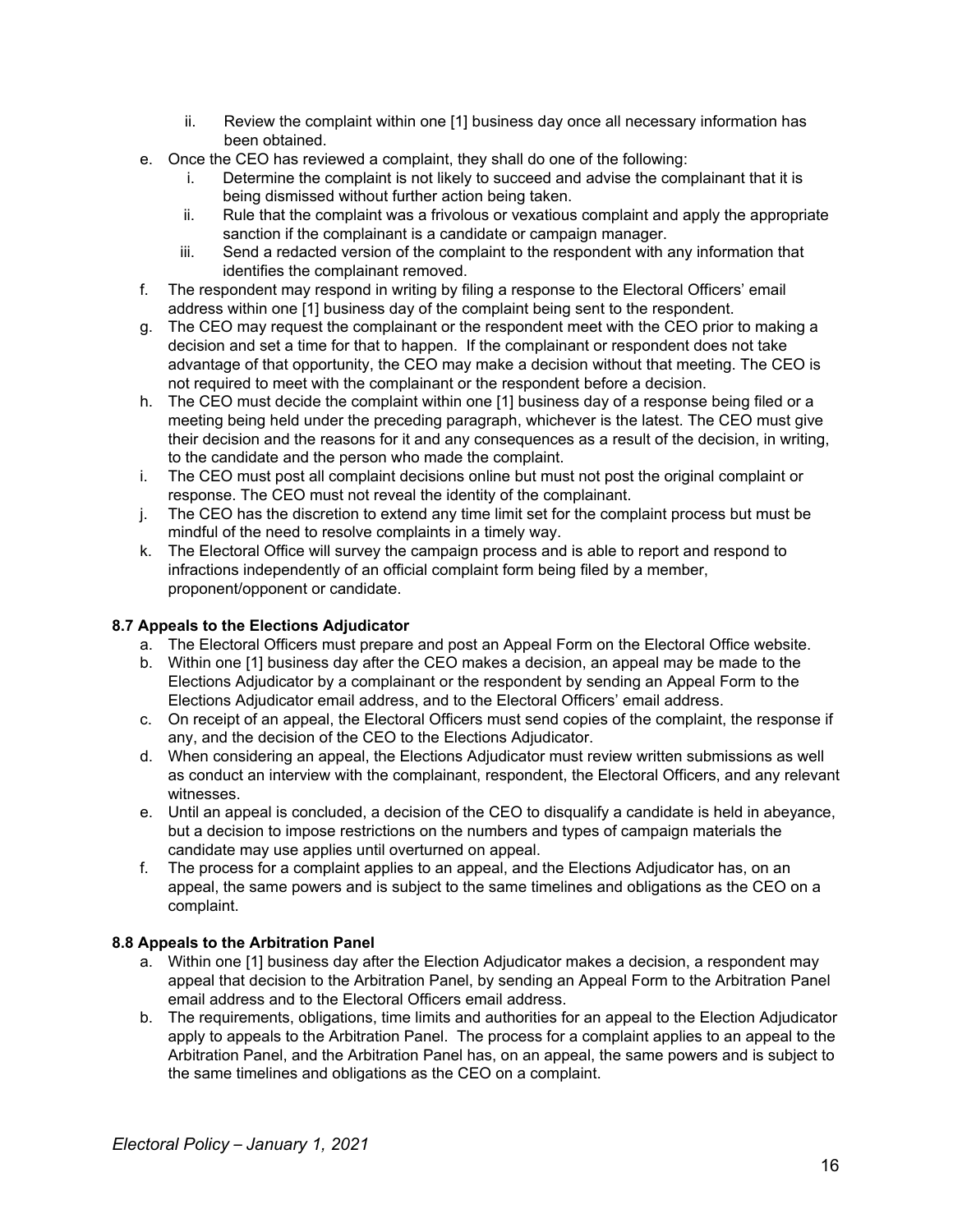- c. When considering an appeal, the Arbitration Panel must review written submissions as well as conduct an interview with the complainant, respondent, the Electoral Officers, the Elections Adjudicator and any relevant witnesses.
- d. The decision of the Arbitration Panel is final.

# <span id="page-17-0"></span>**8.9 Member Appeals to the Arbitration Panel**

- a. Members with concerns about this policy or conduct of the Electoral Officers may provide a written submission to the Arbitration Panel within seventy-two [72] hours after the Voting Period.
- b. These submissions should reflect substantial concern about an electoral policy, practice, or process.
- c. This complaint process shall be handled separately from the process described in Section 7.8.
- d. The Arbitration Panel may choose to, in response to the complaint, dismiss the complaint, forward the complaint to the Electoral Officers and/or the Electoral Committee, or make an official recommendation to the Electoral Officers, Electoral Committee, or the Board.

# <span id="page-17-1"></span>**PART 9: POST-ELECTORAL EVENT**

## <span id="page-17-2"></span>**9.1 General**

- a. The candidate receiving a plurality of votes duly cast shall be declared elected to the Board. If a successful candidate is disqualified, the next candidate with the next greatest number of votes is to be declared elected.
- b. Referendum questions must receive a majority/plurality of votes duly cast in-favour to pass, as well as meet the quorum requirements as outlined in the Bylaws.
- c. The CEO may withhold results until all campaign material has been removed. Once satisfied, the CEO must post the unofficial results of the Electoral Event on the Electoral Office website.
- d. Members and candidates have seventy-two [72] hours after polls close to submit any complaints regarding the Electoral Event.
- e. The Electoral Event results must not be considered official until all decisions are made on all outstanding complaints and appeals.
- f. The CEO must post the official results of the Electoral Event on the Electoral Office website.
- g. Official results of the Electoral Event shall not be subject to recount. However, in the case that the electronic voting system is compromised and paper ballots are utilized, recounts are permissible.

# <span id="page-17-3"></span>**9.2 Electoral Report**

- a. After the official results of the Electoral Event are posted, the CEO must prepare a report setting out:
	- i. The official results of the Electoral Event,
	- ii. A financial statement setting out the full cost of the Electoral Event,
	- iii. A list of any investigations conducted, and the associated decisions and sanctions
	- iv. A list of any complaints and appeals, and the associated decisions and sanctions,
	- v. Any suggestions to improve the efficiency and/or fairness of the electoral process, and
	- vi. Any other information that the CEO deems to be important to include.
- b. The CEO must provide a window of one [1] week immediately after the results are announced for members to submit recommendations on the electoral process. All submissions from members shall be submitted to the Electoral Committee.
- c. The report must be signed by the CEO and the chair of the Electoral Committee.
- d. The report must be submitted to the Electoral Committee who must submit it to the Board no later than two [2] weeks after the results of the Electoral Event are official, and all information, including financial accounting for the Electoral Event is available.
- e. The Electoral Committee must ensure the destruction and/or secure storage of all relevant data.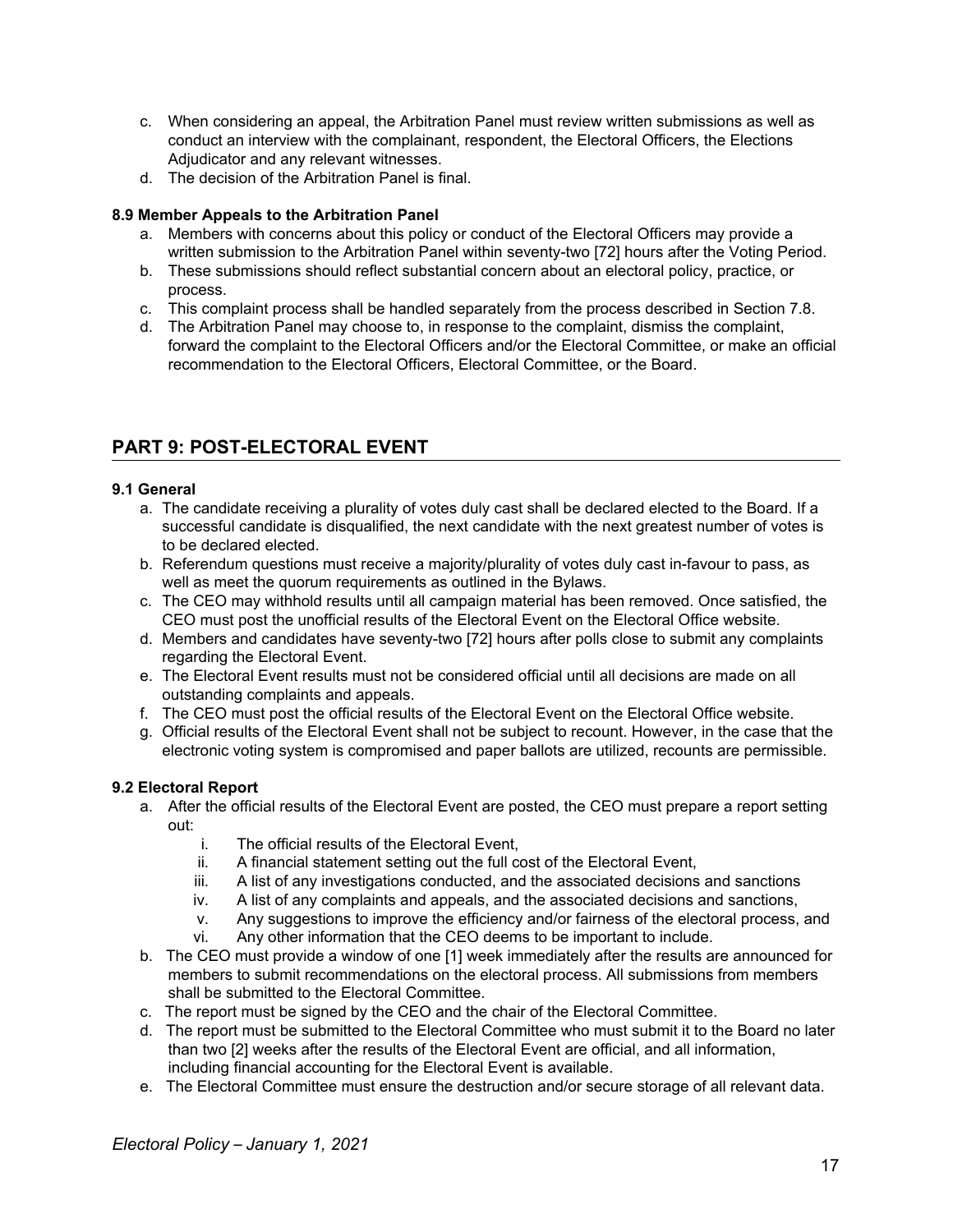f. The Electoral Committee must close the Electoral Office, including signing off on an accounting of all materials and supplies, and the secure storage of all confidential material and equipment.

# **PART 10: JOB DESCRIPTIONS – EXCLUDED POSITIONS**

#### **10.1 CHIEF ELECTORAL OFFICER**

#### **FUNCTION:**

1. Responsible for all Electoral Event logistics, campaign regulation, and balloting for the UVSS Board of Directors.

#### **ORGANIZATIONAL RELATIONSHIP:**

1. Is a person independent of the University and the UVSS, contracted by the UVSS.

2. Reports to the UVSS Executive Director on administrative matters. 3. Functions as a delegate of the UVSS Electoral Committee. 4. Collaborates with the University

Secretary. 5. Liaises and consults with the Elections Adjudicator and Arbitration Panel.

## **ORGANIZATIONAL BACKGROUND:**

1. Founded in 1964, the University of Victoria Students' Society (UVSS) is an incorporated membership based non-profit that is autonomous from the University and provides advocacy, services and events to all undergraduate students at UVic**.**

#### **DUTIES**

**:**

1. Plan and resource all aspects UVSS Electoral Events. 2. Enforce UVSS Electoral Policy. 3. Make regular reports to the UVSS Electoral Committee. 4. Execute a staffing plan to carry out the activities of the Electoral Event including the recruiting,

hiring, training and supervising of Senior and Deputy Electoral Officers. *5.* Liaise with the Office of the University Secretary to ensure that online voting follows established

protocols and troubleshoots any issues that may arise. 6. Ensure the posting requirements are met for all referenda, calls for nominations, declaration of

candidates, official complaints and decisions, and official results. 7. Declare quorum requirements. 8. Declare candidates to be in good standing or disqualified. 9. Declare results of the Electoral Event. 10. Write a report on the Electoral Event including the results, the conduct of candidates, and

recommendations for improving future Electoral Events, co-signed by the Chair of the Electoral Committee, to the Board of Directors, 11. Direct issues of harassment and/or discrimination to UVic's Office of Equity and Human Rights. 12. Ensure impartiality and non-partisanship of all Electoral Office staff and all Electoral Office

platforms, including social media accounts. 13. Keep all property, files and records of the Electoral Office organized, secure, and confidential. 14. Responsibly manage the budget of the Electoral Office. 15. Responsible for authorizing Election Office expenses within the Electoral Office budget, referring

extraordinary expenses to the UVSS Executive Director and/or the Electoral Committee.

## **QUALIFICATIONS**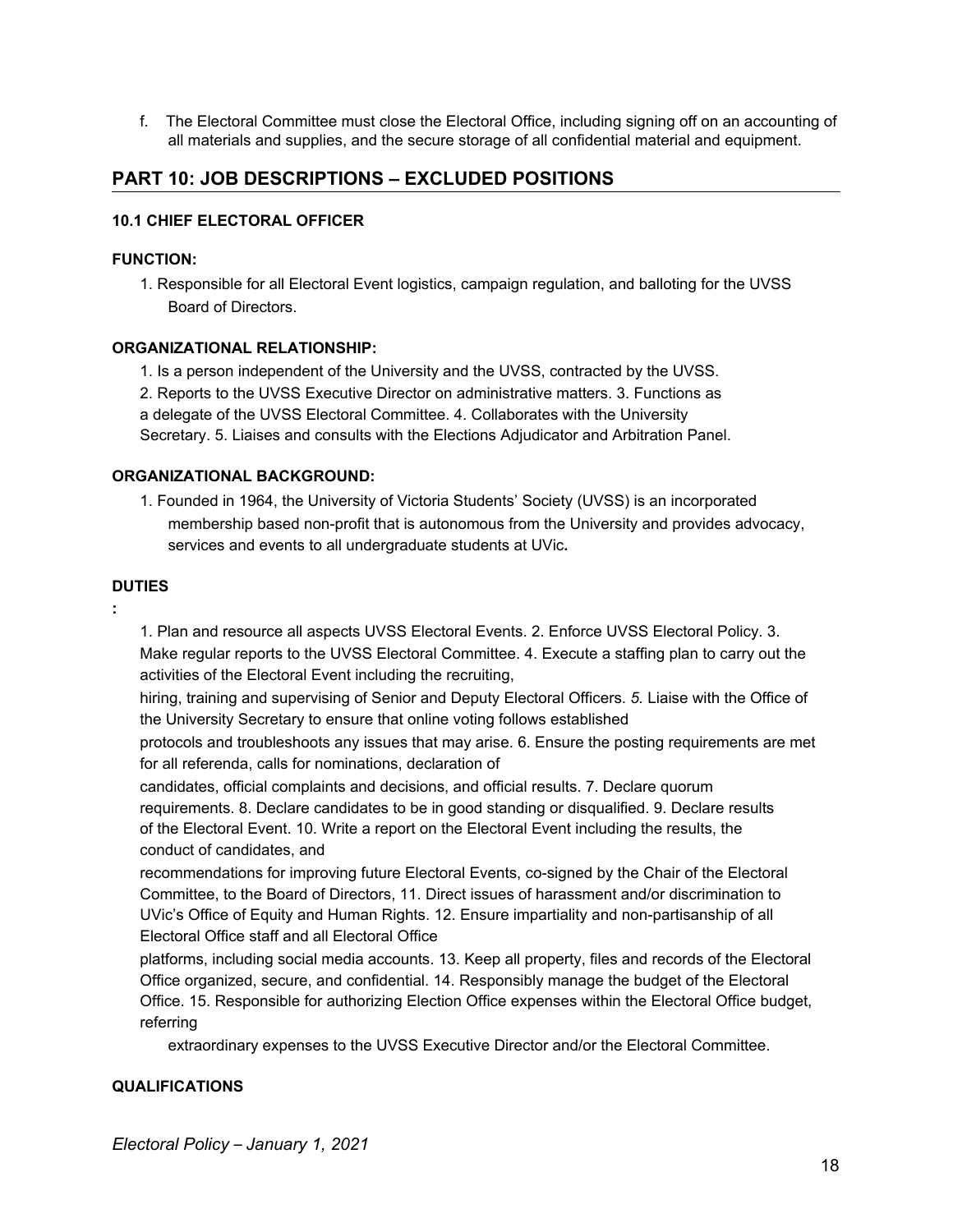#### **:**

#### **Required:**

1. A background working in any of the following: law, policy, elections, or public administration. 2. Demonstrated experience supervising staff. 3. Demonstrated leadership abilities. 4. Demonstrated experience administering rules and regulations. 5. Demonstrated financial management skills. 6. Experience in positions of responsibility.

#### **10.2 SENIOR ELECTORAL OFFICER**

#### **FUNCTION:**

1. Responsible for assisting the Chief Electoral Officer (CEO) in all of their duties.

#### **ORGANIZATIONAL RELATIONSHIP:**

- 1. Is a person independent of the University and the UVSS, contracted by the UVSS.
- 2. Reports to the Chief Electoral Officer.
- 3. Liaises with the UVSS Electoral Committee, USEC, and other SEOs, as directed by the CEO. May train and supervise Voting Information Officers.

#### **ORGANIZATIONAL BACKGROUND**:

1. Founded in 1964, the University of Victoria Students' Society (UVSS) is an incorporated membership based non-profit that is autonomous from the University and provides advocacy, services and events to all undergraduate students at UVic.

#### **STANDARD DUTIES:**

- Abide by the UVSS Bylaws, UVSS Electoral Policy, and UVSS Electoral Office procedures.
- Work closely with the all Electoral Office staff to ensure all Electoral Policy regulations and deadlines are met.
- Maintain the Electoral Office as a secure, professional and voter-accessible space.
- As a representative of the Electoral Office, convey professionalism, independence, impartiality and integrity at all times.
- Keep assigned office hours, provide assistance, and make referrals when appropriate.
- Keep all files and property of the Electoral Office organized, secure and confidential.
- Report in writing on work progress and anticipated concerns to the CEO.
- Assist the CEO in drafting the Election Report, making recommendations for improvements to the Election Office.

#### **SPECIFIC DUTIES:**

Senior Electoral Officers will be assigned one or more specific areas of responsibility:

- 1. Nominations, campaign and candidate oversight, including:
	- a. Overseeing Electoral Office communications with potential candidates, declared candidates, third parties and other campaign stakeholders.
	- b. Being the key contact to provide information, support and resources to candidates, and third parties, including setting up Zap accounts.
	- c. Approving and regulating all campaign materials, including print, electronic, and other forms.
	- d. Organizing Election Office events, such as all candidates meetings and public forums.
- 2. UVSS Election Office communications and administration, including: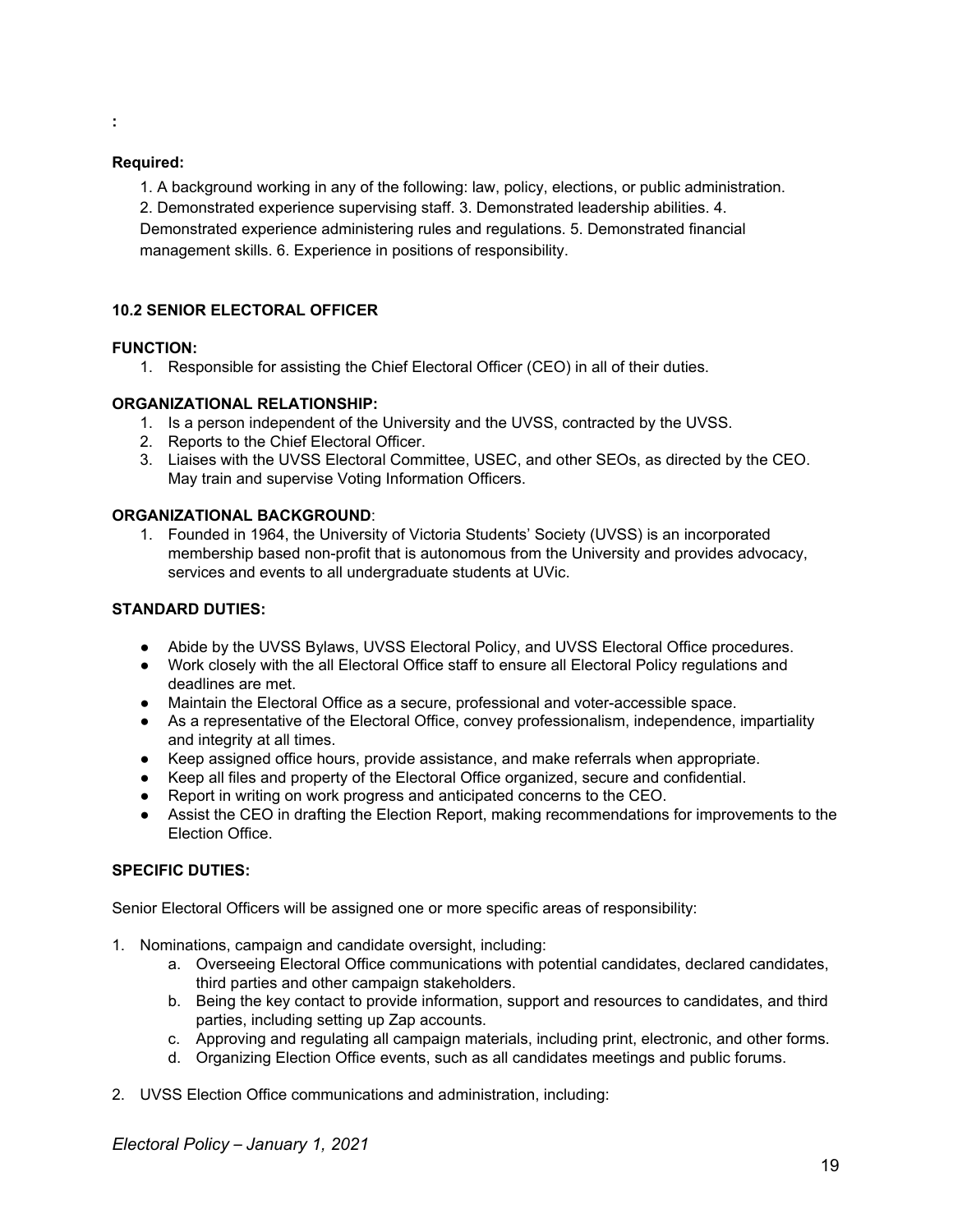- a. Communicating with all UVSS members to ensure that they have the information necessary to participate in Electoral Events.
- b. Ensuring that key communication deadlines of the Electoral Policy are met.
- c. Keeping all stakeholders informed of Electoral Event progress and issues arising.
- d. Ensuring all Election Office social media is kept current, relevant and engaging.
- e. Coordinating the development, printing and dissemination of all forms and documents as required by the Electoral Policy.
- 3. Voter education and voting promotion, including:
	- a. Recruiting, hiring, training, supervising and supporting the Voting Information Officers.
	- b. Overseeing the planning and operation of voter information stations and roaming polls to ensure security, visibility and accessibility.
	- c. Developing voting promotion strategies, activities and materials.
	- d. Ensuring the Electoral Office's supplies and equipment are accounted for and maintained.
	- e. Collecting and compiling Voting Information Officer tally sheets and feedback.
	- f. Updating and strengthening Voting Information Officer training materials, instruction sheets and checklists.

#### **STANDARD QUALIFICATIONS:**

- 1. Shall not be an individual who has run for office in a UVSS election within the past five years.
- 2. Must be eligible to take the UVSS Election Oath of Office swearing impartiality and no personal or business connections to any candidate in the UVSS Elections.
- 3. Previous experience in electoral event administration, or operationalization.
- 4. Demonstrated ability to adhere to professional electoral standards and the Canadian Code of Ethics for Elections Administrators.
- 5. Demonstrated ability to interpret, clearly explain and administer policy and regulations.
- 6. Proven reliability, punctuality, and ability to problem solve and get time sensitive tasks completed regardless of circumstances.
- 7. Demonstrated ability to work under stress and to deal with difficult situations.
- 8. Demonstrated office administration and organizational skills.
- 9. Fiscally astute and efficient, demonstrated ability to minimize office costs without compromising integrity or standards.
- 10. Flexible schedule and availability.

#### **Senior Electoral Officers are also required to have expertise/qualifications in one or more of the three (3) specific areas of responsibility stated above, such as:**

- 11. Ability to engage in difficult conversations with stakeholders who may not be adhering to policy.
- 12. Success in informal dispute resolution and conflict management with tact and diplomacy.
- 13. Excellent interpersonal and communication skills to provide clear instruction, training and support.
- 14. Experience as a supervisor of other employees or volunteers.
- 15. Demonstrated success with improving member engagement and event turnout.
- 16. Skilled in developing and implementing communication and social media strategies.
- 17. Technologically savvy with social media forums, WordPress and the ability to troubleshoot and provide instruction on iPads and other personal electronic devices.
- 18. Experience with ensuring events meet standards for accessibility.

This is a temporary position excluded from union membership.

#### **10.3 ELECTIONS ADJUDICATOR**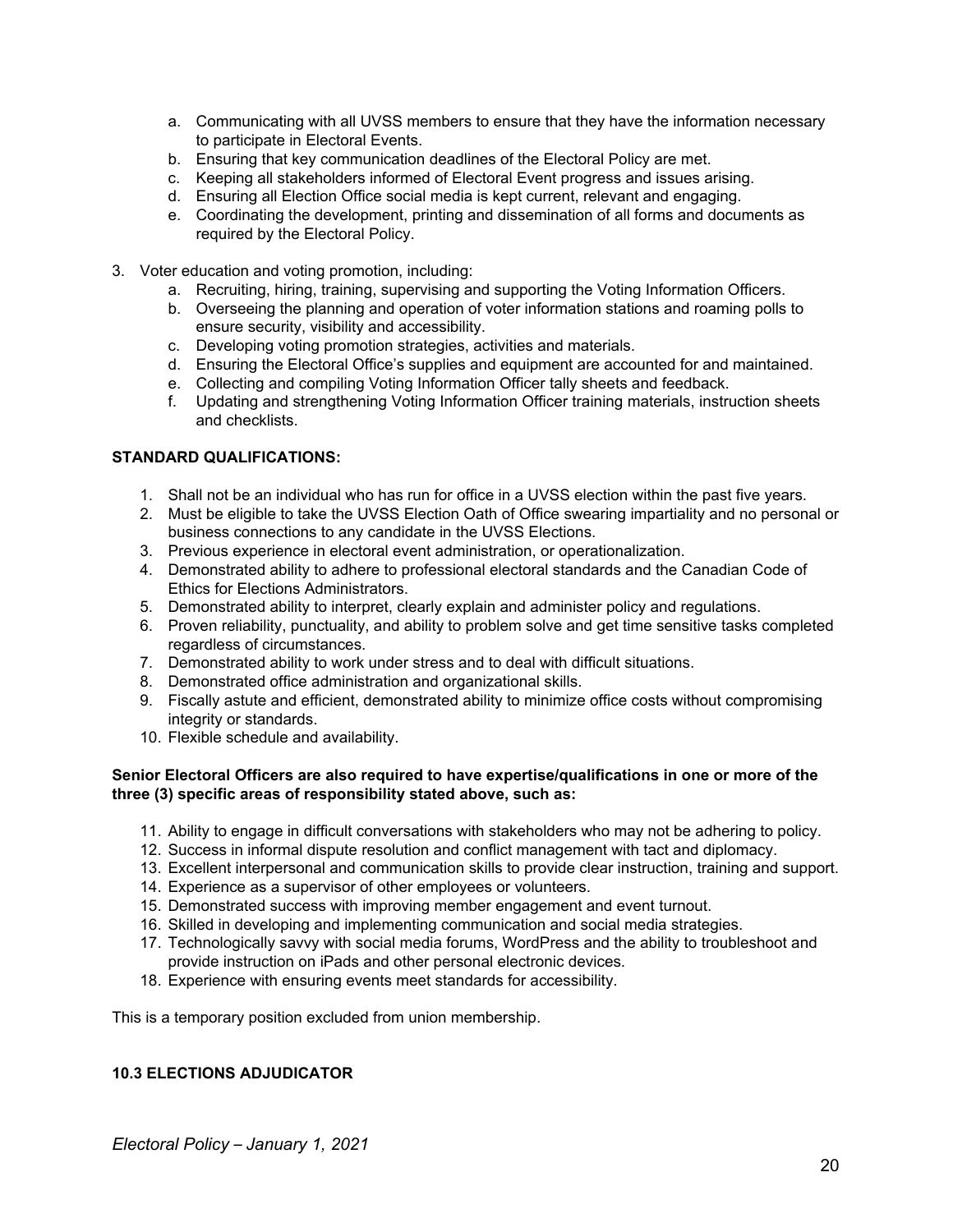#### **FUNCTION:**

1. Serves as the first level of appeal in the UVSS Elections complaints process.

#### **ORGANIZATIONAL RELATIONSHIP:**

- 1. Reports to the UVSS General Manager on employment-related matters.
- 2. Reports to the Electoral Committee on administrative matters.
- 3. Serves as an independent and impartial body of appeal.

#### **ORGANIZATIONAL BACKGROUND:**

1. Founded in 1964, the University of Victoria Students' Society (UVSS) is an incorporated membership based non-profit that is autonomous from the University and provides advocacy, services and events to all undergraduate students at UVic.

#### **DUTIES:**

- 1. Makes rulings on appeals submitted by candidates who are unsatisfied with a ruling(s) of the Chief Electoral Officer (CEO).
- 2. Makes rulings on complaints submitted against the Electoral Office.
- 3. Liaises with the CEO and the Arbitration Panel in advance of the campaign period in order to reach a common understanding of campaign rules and disciplinary procedures as laid out in the Electoral Policy Manual.
- 4. Provides written recommendations on potential Electoral Policy revisions, and Electoral Office procedures, as requested by Electoral Committee.

#### **QUALIFICATIONS:**

#### **Required:**

- 1. Shall not be a member of the UVSS as defined in Bylaw 2.1.
- 2. Shall not be an individual who has run for office in a UVSS election within the past five years.
- 3. Familiarity with the UVSS electoral process, or with other electoral processes.
- 4. Demonstrated ability to interpret and apply rules and regulations.
- 5. Experience in positions of responsibility.
- 6. Experience in appeal procedures.
- 7. Must be able to meet the critical deadlines for hearing appeals and providing rulings during the campaign period.

#### **Preferred:**

1. Experience in law, public administration or political science.

This is a temporary part-time excluded employee. Compensation will reflect level of experience. The University of Victoria Students' Society is an equal opportunity employer.

Approved by Email by Electoral and Personnel Committee January 10<sup>th</sup> 2018.

#### **10.4 ARBITRATION PANEL MEMBER**

#### **FUNCTION:**

1. Serves as the second and final level of appeal in the UVSS Elections complaints process.

#### **ORGANIZATIONAL RELATIONSHIP:**

- 1. Reports to the UVSS General Manager on employment-related matters.
- 2. Reports to the Electoral Committee on administrative matters.